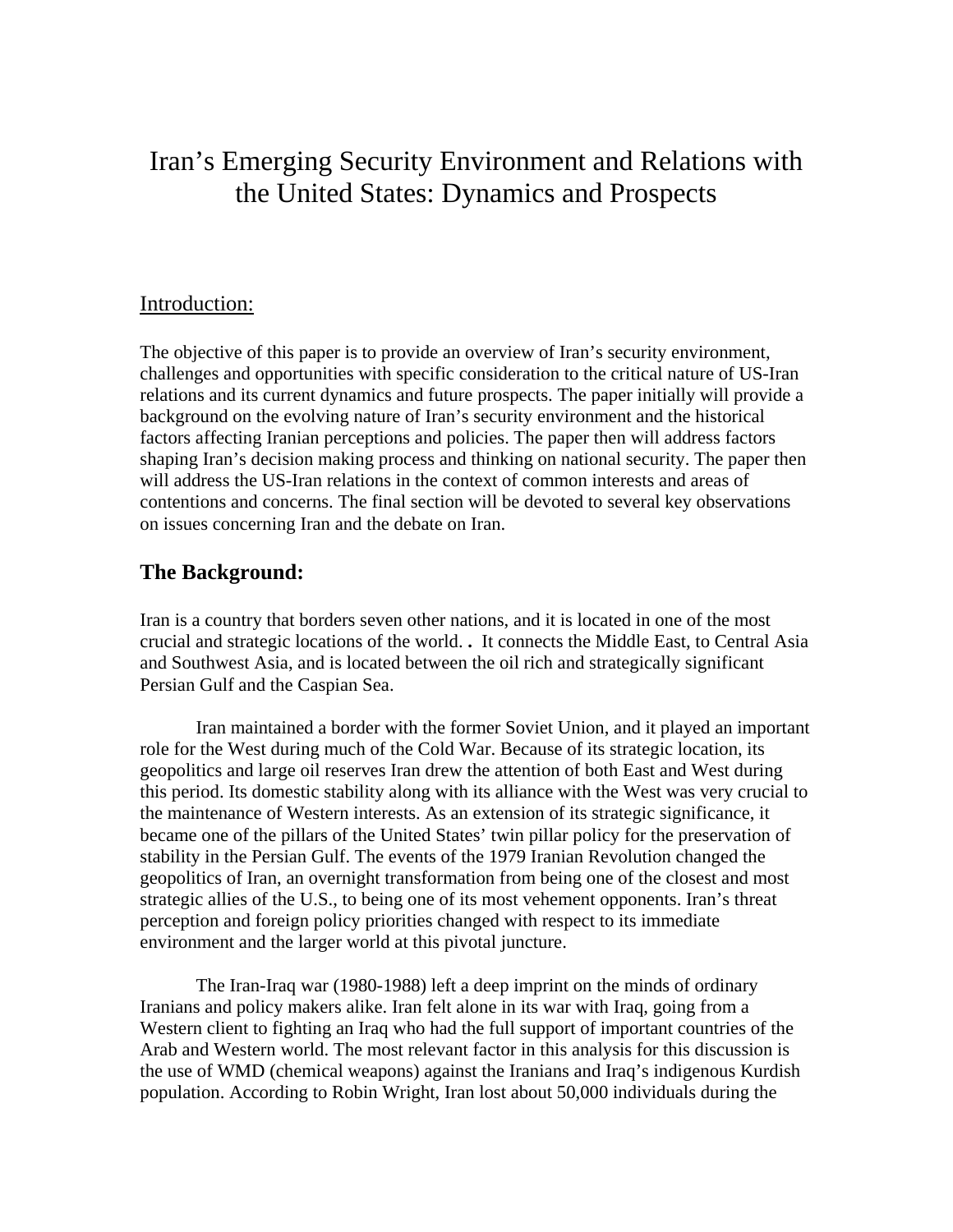course of the war as a result of the use of chemical weapons. The West and Arab world supported Iraq in its endeavors, providing military hardware, trainings, sometimes manpower, credits, and satellite imagery to a hostile and WMD-toting Iraqi force. The Iranians believed that the usage of WMD was a "red line" in combat that would not be crossed. To their dismay, they found out that international community in general and the West in particular either supported or ignored the use of chemical weapons in Iran. Witnessing such horrible facts Iranian elites reached a definite conclusion that Iran had to rely on its own resources for providing security for its citizen. They also concluded that the leaders of most powerful nations could easily be persuaded to ignore the crossing of a "red line" for shortsighted interests and the hatred of a regime in Tehran.

The next important event, which impacted Iran tremendously, was the collapse of the former Soviet Union. A new geo-politics emerged which changed the equation of threat and opportunity for Iran. Iran found itself bordering three new land neighbors, and two new states vying independently for the Caspian Sea access. A new geopolitics emerged: the increased chance to use the opportunities to cooperate with these countries was balanced by the immediate regional and the great power decision to isolate Iran, especially in area of energy, and the new and quickly erupted regional ethno- territorial conflict between new neighbors, namely Azerbaijan and Armenia. In Afghanistan, due to the withdrawal of Soviet forces, there was a period of internal war between various Mujahideen factions which led to instability and a serious refugee issue for Iran. Iran also became a significant transit route for narcotics at this time.

These momentous events were synonymous with the coming to power of President Rafsanjani. Iran tried to play a more constructive role in the region and internationally as well. Iran's relations with its Persian Gulf neighbors improved, and Iran's relations with the Europeans and the East Asians also enhanced.

#### **Relations with the US:**

The U.S. coup de tat of 1953 in Iran and its subsequent support of the Shah during his quarter of a century dictatorial regime was an important factor in shaping the perception of Iranians toward the U.S. In post-revolutionary Iran, many were still suspicious of U.S. intentions and some Iranian university students stormed the U.S. Embassy, taking the American hostage for 444 days. The hostage crisis left a negative image of Iranians in the minds of most Americans. Later in mid 1980s during the Regan administration some attempts were made to improve relations with Iran; those attempts were buried with the Iran – Contra affairs.

President George Bush also noted in his inaugural speech in January 1989, clearly having the American hostages in Lebanon and the possible role that Iran might play in their release in mind, indicated that "good will begets good will". The message was received well in Iran; Tehran facilitated the releasing of hostages in Lebanon. While officially neutral in Second Persian Gulf War, Iran supported the Operation Desert Storm. Rather than the reciprocal promise of good will, Iran became a target of the U.S.'s "dual containment" policy. Containment of Iran became an official doctrine during the Clinton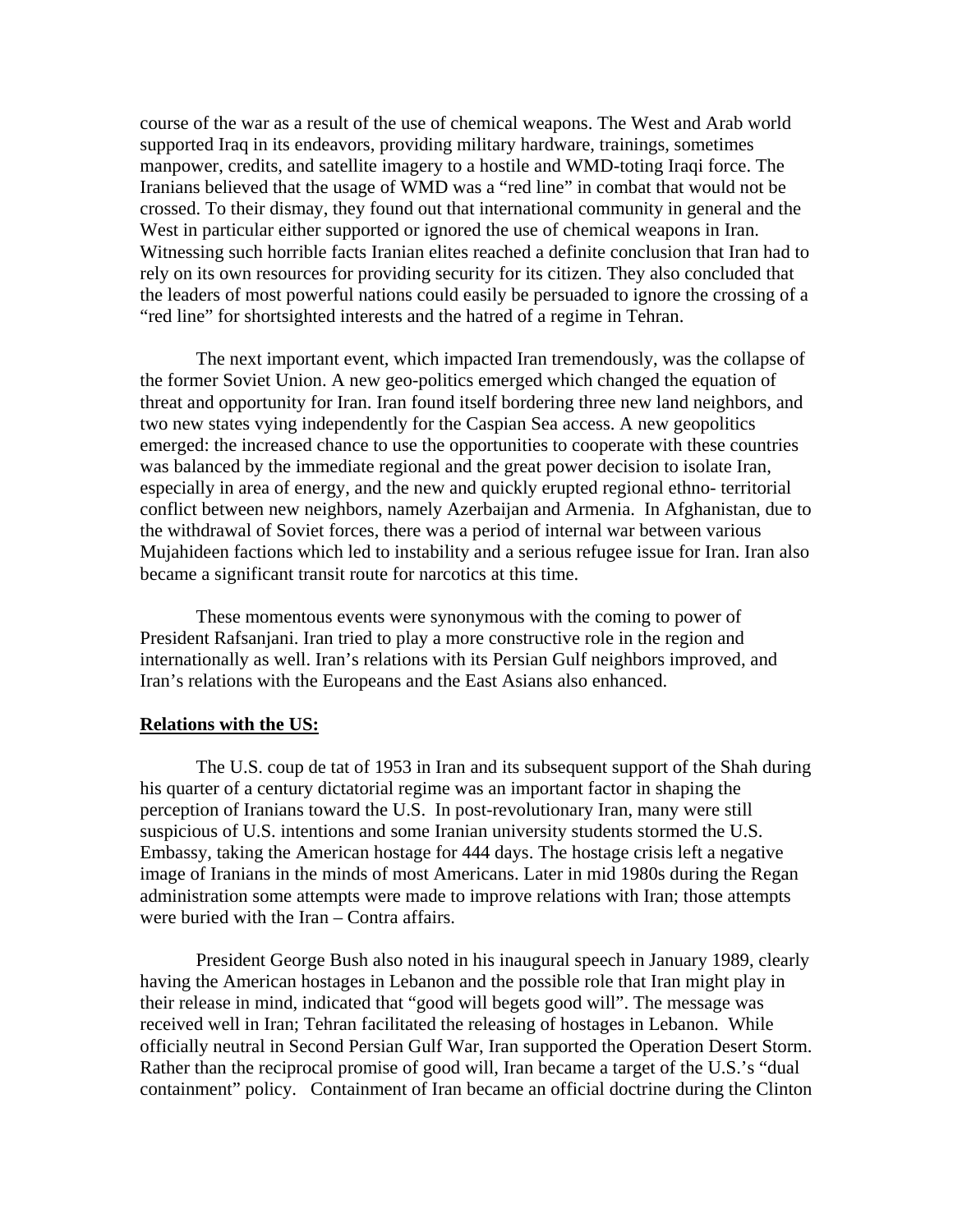Administration and economic sanctions and toughening of visa restriction and cultural exchanges followed. With the election of President Khatami in 1997 in Iran, a new opportunity emerged for improving relations between the U.S. and Iran. Positive exchanges between the leaders of both countries was followed by the U.S. and Iran open expression of regret for the events of 1953 and the 1979 hostage crisis respectively. The positive atmosphere of the late 1990's, however, did not lead to concert actions. The hopes were that the United States and Iran would ultimately normalize relations within a few years.

With the election of President Bush and the horrible events of September  $11<sup>th</sup>$ , a new security environment emerged which impacted both the U.S. and the Muslim World, Iran in particular. Immediately Tehran released an official condolence. Soon after the tragic event, Iranian citizens poured out into the streets to show solidarity with Americans, Iranian firefighters expressing regret for their counterparts in the United States. Across the Iranian political spectrum, including from the President Khatami himself, there was a strong condemnation of the attacks and terrorism in general. Nonetheless, "The War on Terrorism" became the motto by which Bush approached his presidency, and it became the primary objective of his administration. During the U.S. war against Afghanistan, Iran was instrumental in supporting the Northern Alliance and defeating the Taliban and Al-Qaeda. Iran and America both played an important role, cooperating in the constituting of a new government in Kabul during the conference in Bonn. Expectations were raised at this time that finally the end of the road of hostility was reached. Light could be seen at the end of the tunnel for a workable relationship once again between these two once allies.

Unexpectedly, Iran was accused of supporting Al-Qaeda, and Iran was included in President Bush's State of the Union speech as a member of the "axis of evil". In the minds of Iranians, this created an image of the Bush administration as one driven by ideology and intent on reshaping the entire region. Diverse forces with different political persuasions in Iran opposed the inclusion of Iran in the "axis of evil". They were convinced that U.S. intentions would be detrimental to the national interest of Iran. The U.S. war in Iraq generated a debate in Iran again. What should Iran's policy be toward the U.S. and the war? There were calls for neutrality or implicit support from a majority of the Iranian political spectrum. With the eventual dismantling of the Ba'ath regime, a new security environment has emerged which has created both opportunities and threats for Iran.

 One of the most important impacts of U.S. policy toward Iran has been the securitization of politics in Iran, and the external negativity towards Iran. Everything in Iran became a matter of state security. Newspapers were closed down, political activists, along with academicians, were put in jail, and political parties were controlled or banned many on charges of being agents of the U.S. Externally, especially in the region, an informal US-inspired international "reward structure" emerged that promoted hostility towards or distance from Iran. Regional actors used this opportunity to receive US support in their presumably unified effort to contain the Iranian fundamentalist threat. Nations are calling for U.S. concessions to contain Iranian-style fundamentalism. A sense of mutual obsession which cut on both sides domestically and internationally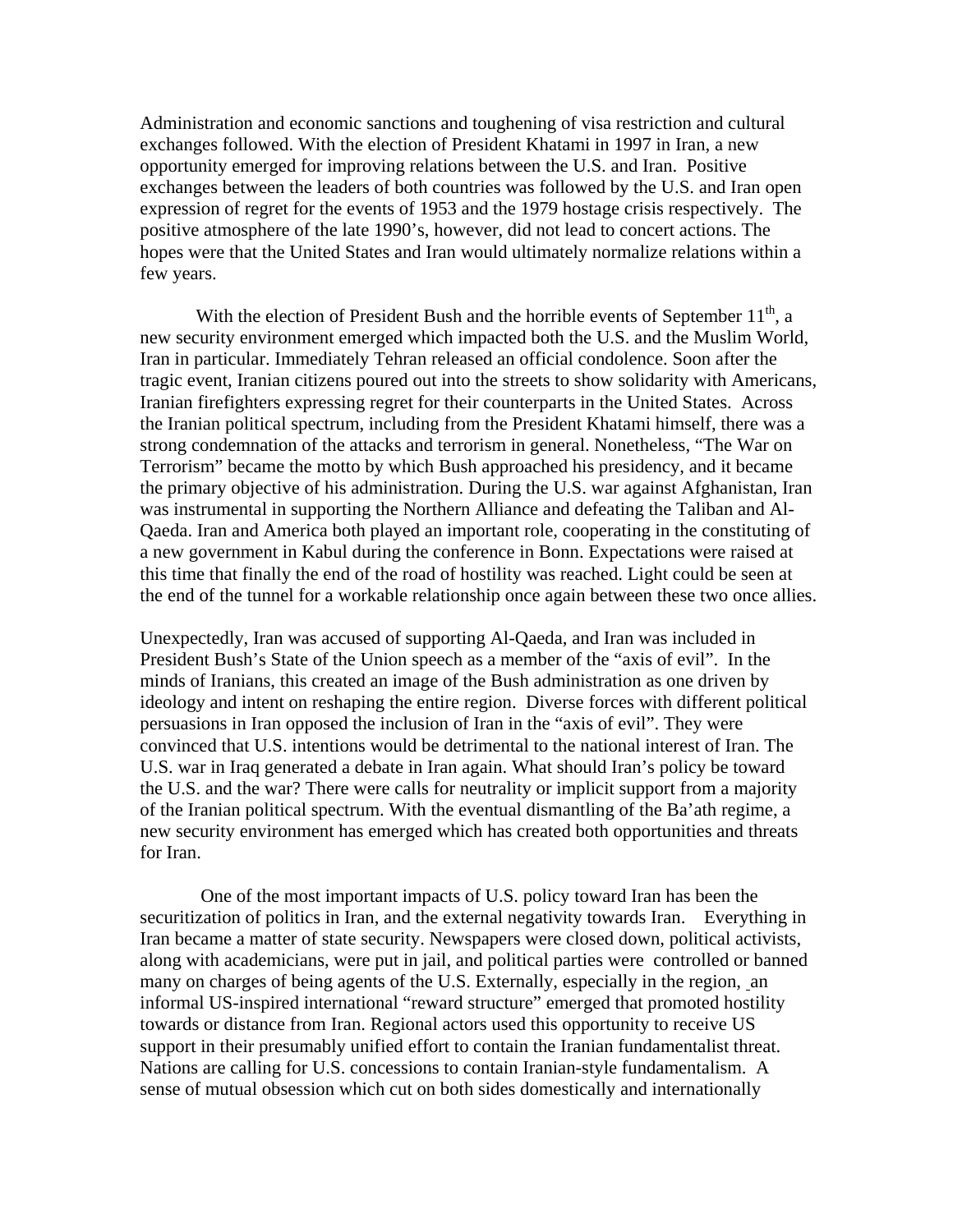became the enduring characteristics of the US-Iran relations after the 1979 revolution. Occasional attempts at realistic assessment of the relations and hopes of possible rapprochement could not survive the intensity of the past and recent legacy of hostility and mutual frustration. Will the immediate or long-term future be the repetition of the past 25 years, or one should expect and hope for a different and better alternative?

Iran's National Security: The Environment, Policy Sources and The Decision Making Institutions

#### **The Environment: The Center of Regional and Global Storms:**

Three times in the last 25 years events of great historical significance have transformed Iran's national, regional and global setting. The 1979 revolution, the collapse of the Soviet Union, and the tragedy of 9/11 and the US response to it. The revolution changed not only the prism through which the external world was received and interpreted, but also how Iran was perceived and treated; Saddam's aggression and the disruption of relations with the US were the most consequential results. The collapse of the Soviet Union, changed Iran's geopolitics, removed the limited umbrella of cold war, and added both opportunities but mostly vulnerabilities by exposing Iran's northern frontier, compiling the problems of an already border/neighbor-saturated country. The 9/11 tragedy changed, one more time Iran's regional if not very national security environment.

One doesn't have to be sympathetic to the Iranian regime to see the incredible array of security challenges facing Iran. A simple look might tell the basic sketches of Iran's regional complex. In the north the stability of the Soviet time has been replaced by an intense new "great games" over the resources of the Caspian Sea, largely to the territorial and, political, economic, and environmental detriments of Iran. In the East first it was Soviet occupied Afghanistan, replaced by a hostile Taliban-led, and now run by the United States. Another neighbour in the East, Pakistan, while "friendly" on diplomatic face, supported Taliban, harbored the anti Shi'/ anti Iranian regional extremist movement, and it is armed with nuclear weapons. The Eastern front has also been the source of grave national security as the bulk of socially devastating drug trafficking to Iran's young population is generated from there. To the West is, Turkey, a NATO member, with strong military ties to the US and until recently a vocal champion of the theme of "the Iranian threat". And, Saddam's Iraq with his aggression and the *use* of WMD against Iran. Post Saddam Iraq is run by the United States, a country that considers Iran a member of axis of evil and openly talks about its regime change. In the South, where Iran national and strategic resources are located, the country again faces the United States.

Thus a true example of an international system that is based on "self help", Iran's "anarchical" regional environment has all the ingredients of an strategic nightmare: Too many neighbors with hostile, unfriendly or at best opportunistic attitudes, no great power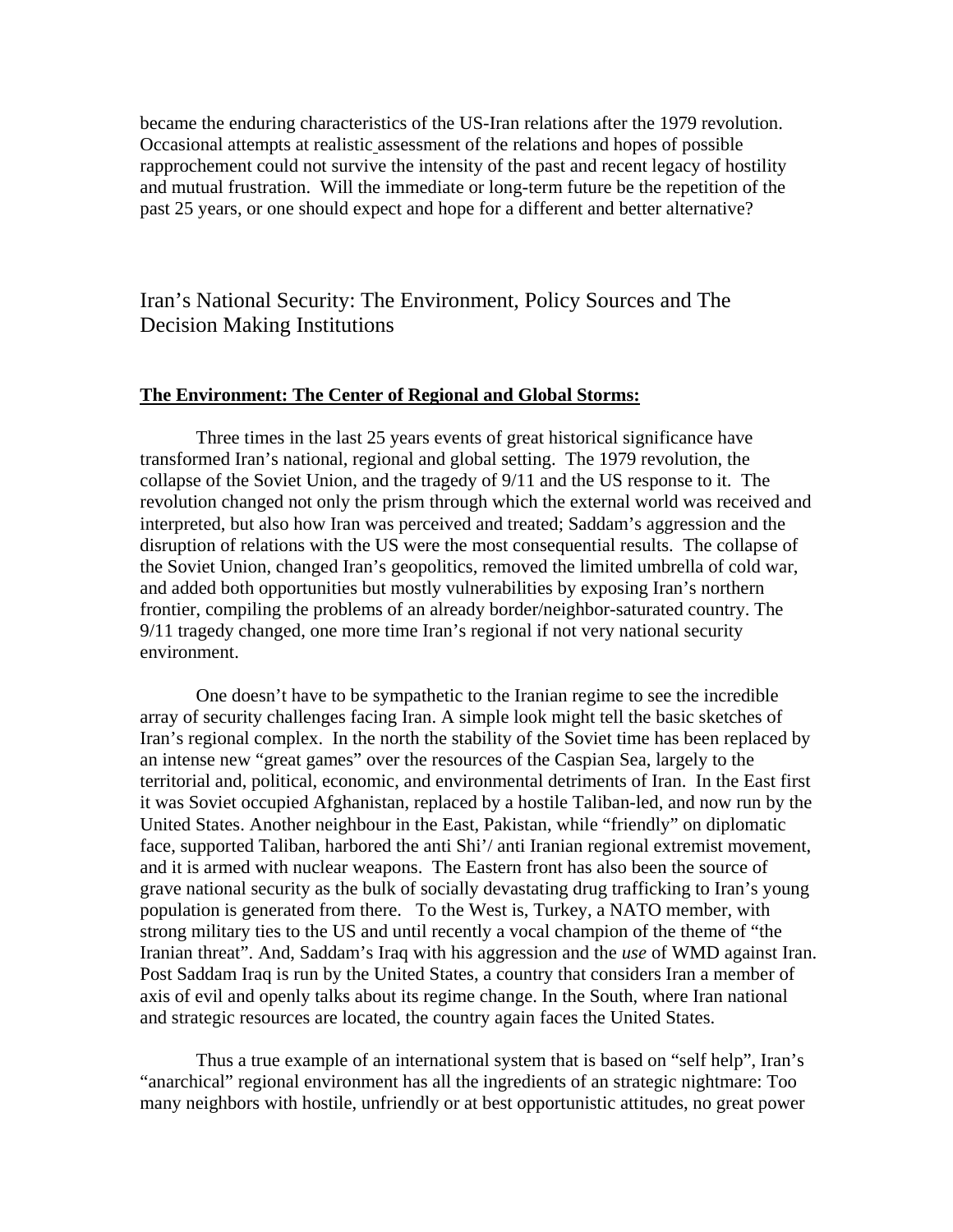alliance, a 25 years face-off with greatest superpower in history, living in a war infested region (5 major wars in less than 25 years), a region ripe with ethno-territorial disputes on its borders (Iran has been a major regional refugee hub), and with a dominant Wahabi trans-regional movement which theologically and politically despises Iran, and finally a region with nuclear powers; Pakistan, Israel, and India. Iran is located at the center of the 'uncontrollable center" of post-Cold war and post-9/11 world politics.

Two points are worth emphasizing in understanding Iran's national security environment. First, that assessing Iran's intentions and policies, must out of rationality and not sympathy, take this taxing environment into serious consideration. Second, that inspite of this challenging security framework Iran has been able to maintain its territorial and political integrity, stability and considerable infrastructural development and an stable society, without external support.

#### **The Policy Sources and Decision Making Institutions:**

A detailed discussion of Iran's decision-making process is beyond the scope of this presentation, but two points are worth emphasizing. First, the decision on major issues is not made by one person, or a particular group; no body and no institution, in real world, has such authority. Second, Iran's deacons on key issues are made through consensus. Iran's defense and security policies and decision-making are articulated by and developed in a composite of complex processes. A number of formal institutions, informal networks, personal relationships, and individual initiatives play a role in the formation of Iranian policy. From the outside, it may seem very chaotic and it is often difficult for outsiders to know who makes what decisions and how. However, the output of the system is consensually based. While the consensually driven process provides policy stability, it nevertheless makes reaching decisions more difficult and arduous. On major national security decision**,** while the elites have been too eager to factionalize and politicize the issues including relations with the US, but at the end great decisions are made through consensus. A consensus that is borne out of a painstaking process of giveand-take, public and private maneuvering, and at the end a "democratic' process in its own context, within a maze of incredibly complex labyrinth of interest groups and factions. The conservatives have significant power, but their rhetoric is both checked by their own sense of reality and serious challenge within their own ranks, and by the reformers. The ironic and positive role of the conservatives in charge should not be overlooked; they control the "real believers" and hot headed radicals; something that the reforms are not capable of doing. The difficult and so publicly made debate and struggle over the nuclear issue last week was made in such a complex environment.

#### **Policy Sources:**

The Iranian national security policies are influenced by and are made at the intersection of ideological factors which in addition to revolutionary and reformist Islam, it includes Iranian nationalism. Consideration over the economic prosperity of a very demanding population, the multi ethnic character of Iran and finally the geopolitical consideration play very significant role in informing and framing Iranian national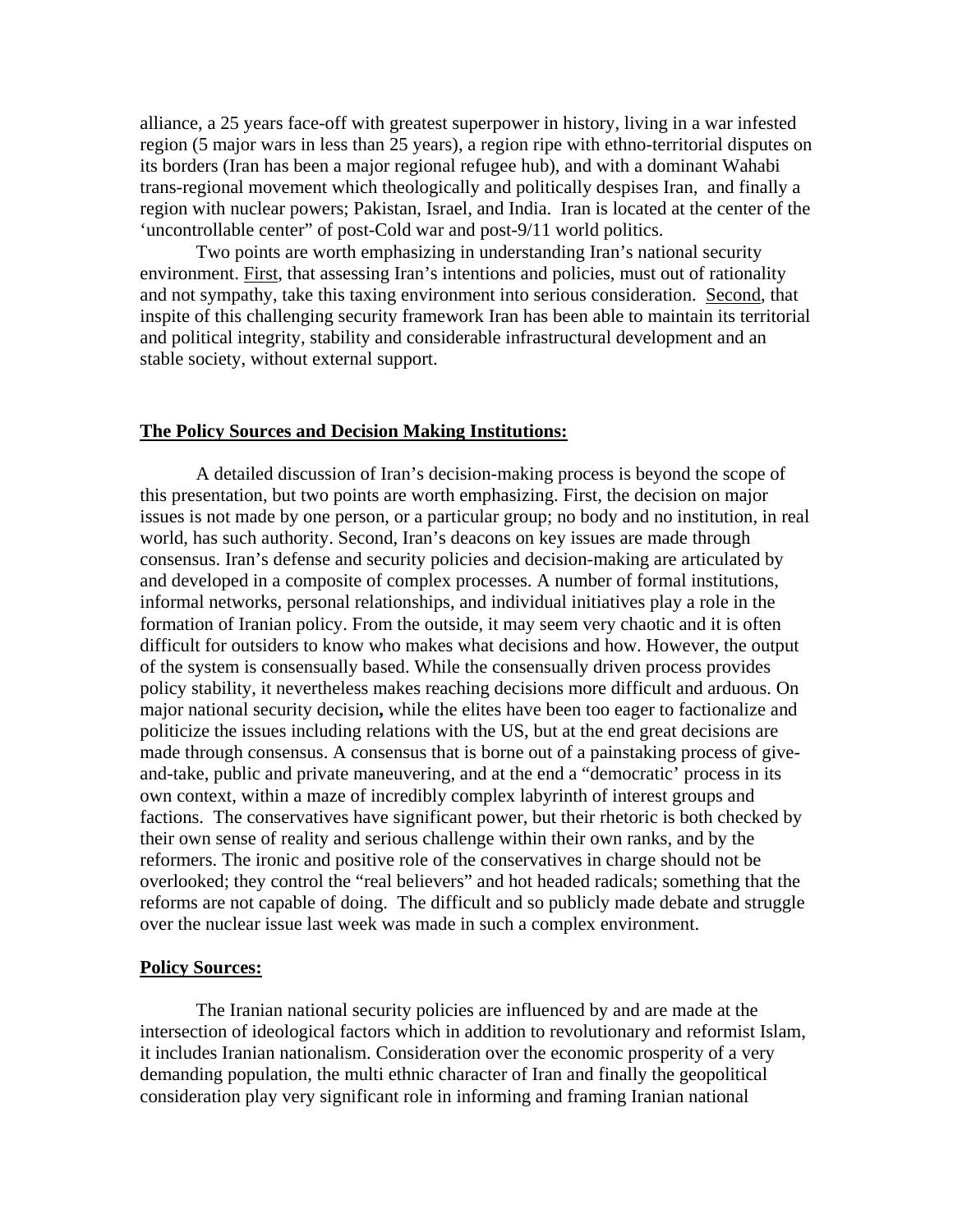security decisions and policies. A critical point that needs underscoring here is that all these factors in one way or the other involves or affected by US-Iran relations. Four important facets are influential in the formulation of Iran's defense and security policies:

**1. Ideological Sources:** Three important ideological orientations are influential in shaping the security and defense policy in Iran: Revolutionary Islam, Reformist Islam, and Iranian Nationalism. Depending on the particular issue and the constellation of political forces, along with the international community, any of these three orientations can have a bearing on policy more or less. If there isn't consensus among these three camps, as is often times the case, there arises a serious problem in implementation.

**2. Economic Prosperity:** Iran's 70 million people have expectations of a better standard of living. A quarter century has passed since the time of the revolution, and the citizens of Iran are expecting better economic performance and government policy. Thus, the Iranian government is under serious pressure to perform. Iran has improved its economic relations with the rest of the world and also created infrastructure for foreign investment with the hopes of increasing domestic prosperity. On the whole, economic issues are exercising more and more influence on Iran's security and defense policies.

**3. Multi-Ethnic Character:** Iran is comprised of different ethnic and religious minorities. Many of these minorities have an affinity to their people on the other side of the geopolitical border. This has an important impact on the defense and security policies of Iran. Whoever presides in Tehran and wants to form a coherent policy must be wary of the multi-faceted nature of society.

**4. Geopolitical Considerations:** More and more, Iran's security and defense policies are being influenced by geopolitical issues. Instability in Afghanistan and Iraq, uncertainties in Azerbaijan and Pakistan, and Iran's maintenance of good relations with the Persian Gulf countries all have a bearing on Iranian policy. A wide U.S. presence in many of these areas poses a problem: there is no buffer, or physical space between Iran and the U.S. anymore; they are literally neighbors to the South, East, and West.

### **Decision Making Institutions:**

A number of formal and informal institutions and organizations are additionally important in shaping security policy in Iran. Highest among the formal institutions include Iran's armed forces (both regular and revolutionary), intelligence, interior, and foreign ministries, Islamic propagation organizations, the expediency council, the office of the President and the Supreme Leader, the Supreme National Security Council (SNSC), and the Foreign Relations and Security Committee of the parliament. A number of informal organizations and individuals also have input in security policy issues. Depending on the nature of the issue, the interplay between these different organizations and institutions are different and their impact on policy differs as well. The ultimate outcome is a product of debates and negotiations between these groups.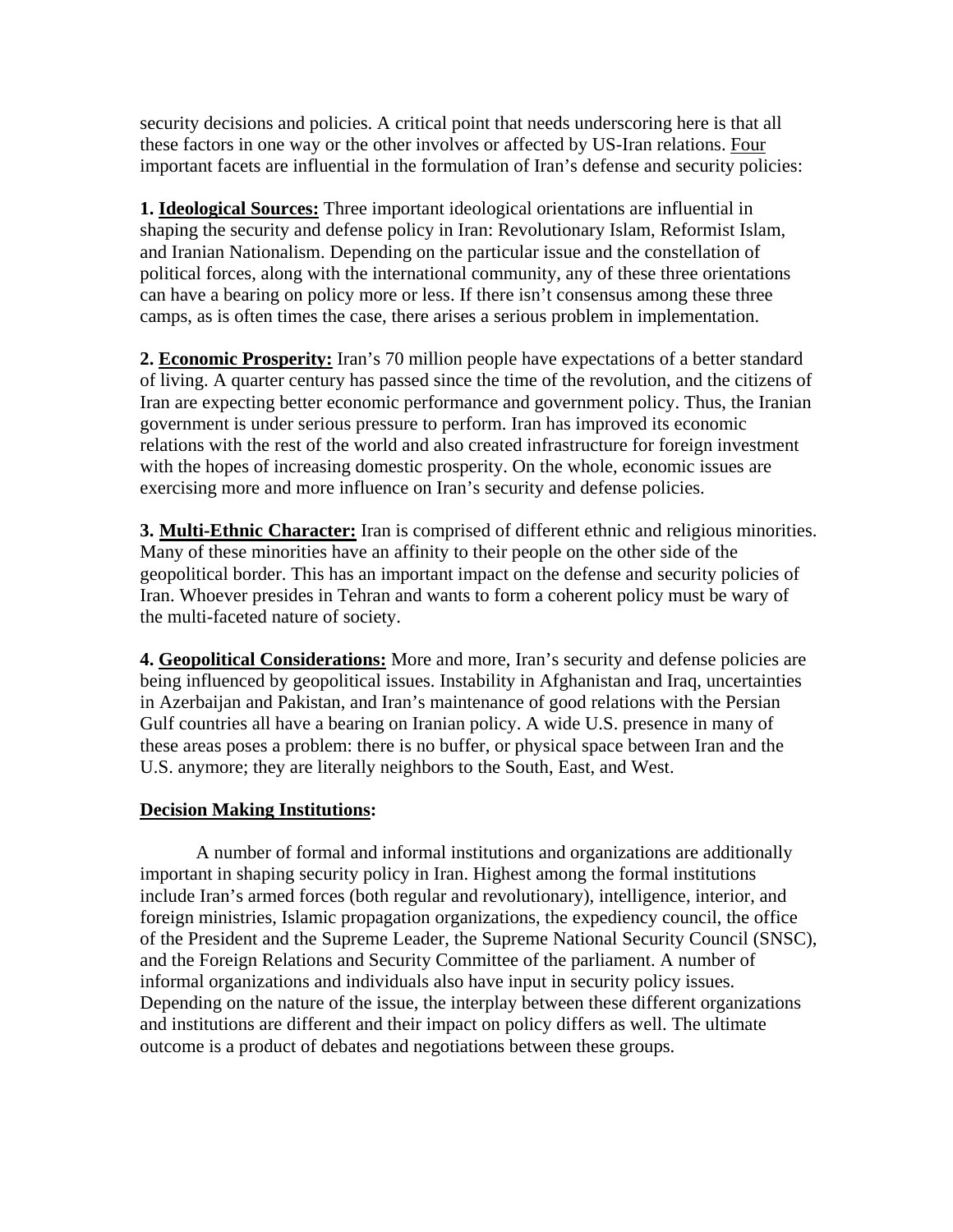The Supreme National Security Council of Iran plays a very important role in initiating, debating, aggregating and helping reach a consensus on security issues. All major players in the security apparatus of Iranian government have a representative in the Supreme National Security Council. Typically, decisions of the SNSC are abided. To violate a decision of the SNSC is usually associated with paying a heavy cost. This process was displayed last week, when the SNSC played a pivotal role in making decisions with regard to Iran's nuclear program. Though a number of hardliners and conservatives disagreed with the decision, and expressed concern with the decision, they ultimately abided by the decision. It is interesting to note that usually in the United States, the Secretary of State is perceived to be a more powerful individual than the National Security Advisor. However, in Iran as we saw recently, the role of the General Secretary of the SNSC was perceived as more central than that of the foreign minister. The General Secretary sat among the three European Foreign Ministers during the interview process, which indicates the power of the SNSC in making ultimate security decisions.

### **US-Iran Relations: Issues of Tensions and Concerns**

There are several critical issues that have been at the center of US-Iran tensions especially since the early 1990's, namely Iran's nuclear program, terrorism and radicalism, the Palestinian Israeli conflict and the peace process, and finally the issue of human rights. While the degree of significance and relevance of each might differ, they have collectively become important issues of concerns in US-Iran relations.

**1. Iran's Nuclear Program:** Iran began its nuclear program in 1974 during the Shah's regime with the perception that oil is a finite resource that would ultimately be exhausted. Ironically, the U.S. supported that initiative. The statements that are being heard today-- that Iran doesn't need nuclear energy due to its vast oil and gas reserves, were never made before 1979. This inconsistency is still a confounding issue in the minds of many Iranians. They are surprised that with a population twice the size of pre-revolutionary Iran, and oil consumption exponentially higher, the U.S. would argue this point of contention at this point in time. Simply put, this argument is viewed as politically motivated argument particularly in the context of today. Five domestic views can be identified with regard to Iran's nuclear program.

- a. Small numbers of people argue that due to environmental and economic reasons, nuclear energy is not a necessity for Iran. Arguments have been that the cost of investment for generating a kilowatt of electricity is more expensive using nuclear energy than it is with other means. Behzad Nabavi, the powerful deputy speaker of parliament and one of the influential leaders of the reformist movement, is a supporter of this view (ISNA, 15, 08, 2003). This seems to be the American position as well.
- b. A much larger group argues that Iran needs nuclear energy and should acquire nuclear knowledge and technology. They argue that this is an economically wise decision (investing in alternative forms of energy) and in terms of pride and prestige, many would like to acquire that knowledge and technology. It is seen as technology of the future, and no country should be deprived of having access to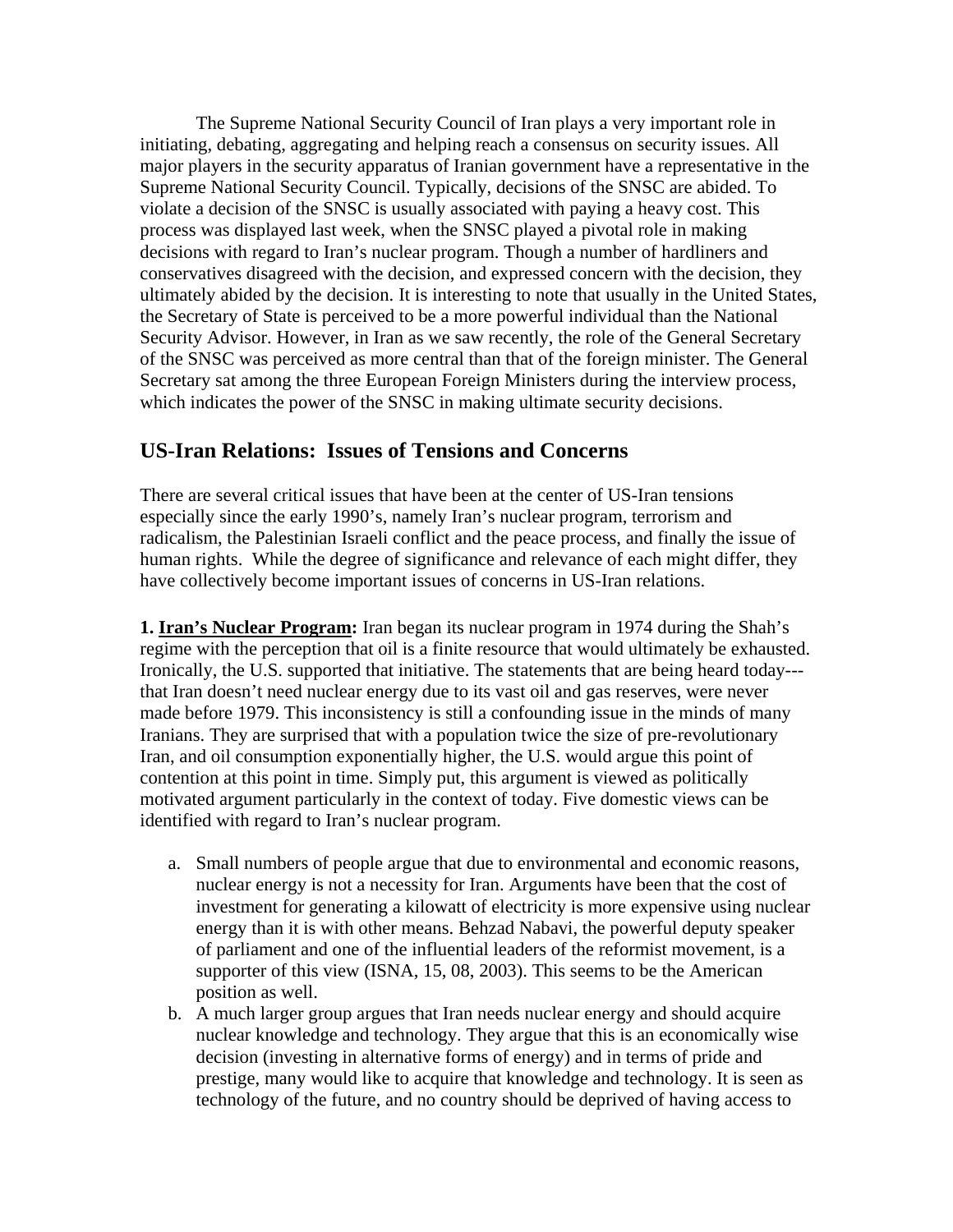such knowledge and technology. They argue that the very point of Iran's joining the NPT was to have this access and technology. Many university students, hundreds of faculty members of Universities, and officials and elites Iran wide are supporters of this policy. The European, Japanese, and Russian governments support this position.

- c. Some hold the conviction that Iran should have access to nuclear technology and be able to use nuclear energy for civilian purposes but it should develop neither nuclear weapon capability or nuclear weapons. Because they will not enhance Iran's national security; violate Iran's international commitments; contribute to regional proliferation and will be detrimental to Iran's relations with the other states. They are in favor of Iran's signing of Additional Protocol, are supportive nuclear disarmament and are critical of the U.S. overlooking Israel's nuclear weapons which works against creating a nuclear free zone in the Middle East. The possession of nuclear weapons by other states, including Pakistan and Israel tend to weaken the proponents of this view in Iran.
- d. Some would argue that we should not only have nuclear technology for alternative sources of energy and a source of knowledge, but would also argue that the capability for nuclear weapons should also exist. For the supporters of this outlook, the security environment of Iran considering the usage of chemical weapons against it with no complaint from the international community, and Iran's threat perception necessitate that this capability exist. There is a nuance that should be considered in this perspective. Some argue that the capability to produce fuel for the reactors must exist. Their main concerns are not typical security per say, but rather that they may have to be dependent on others for fuel if they are not self sufficient. This rises from the uncertainty of having access to the necessary fuel for the reactors. The other portion of the group would argue that it is in fact important for Iran to have all the necessary elements and capabilities for producing weapons. Of course, they only want the capability, not the weapons. The capability alone is an important strategic deterrence in their view, and can have a positive contribution to Iran's defense and national security policies. There are quite a few influential people who support this perspective.
- e. A small number of people argue that Iran should withdraw from the NPT and move to develop weapons as soon as possible. They believe that Iran should pay the price of international sanctions if necessary. They cite the hostility toward Iran and Iran's security environment, and say that the weapons would make an ideal deterrence. It would preserves its territorial integrity, provide reliable security and enhance Iran's status in the region and the world.

The first and last groups have few supporters in Iran. They are seen as extreme positions. A majority in Iran supports b, c or d views, including the elites and governmental officials. It would be very unwise of the U.S. to press for the first position, because that would be perceived by a majority of ordinary Iranians and elites alike as indicative of hostile intentions of the U.S. In other words, the U.S. would want to deprive Iran of achieving knowledge and technology to help better itself. An insistence on this position will serve to unify diverse forces in Iran against the Americans.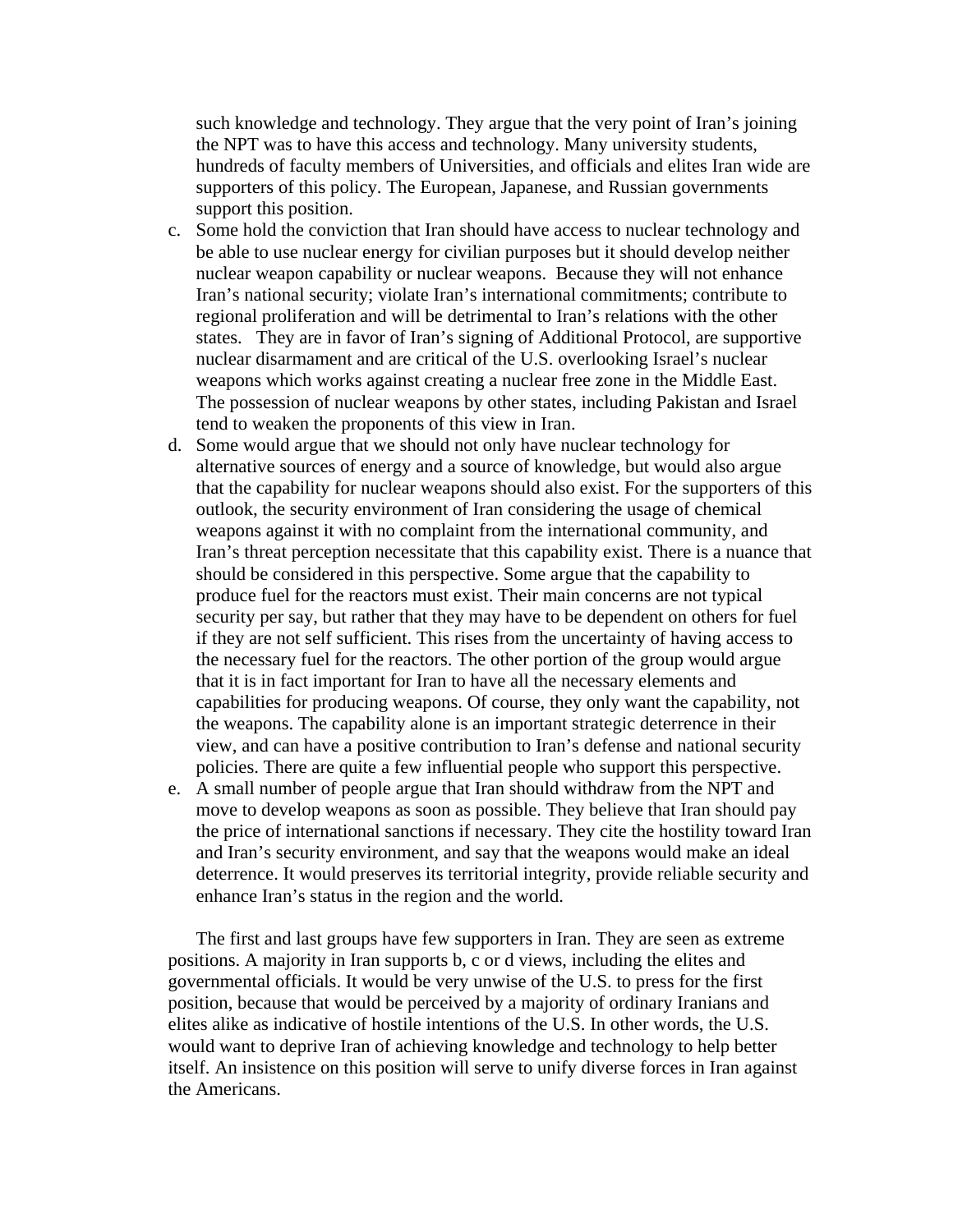The U.S. has already applied severe economic sanctions to Iran in order to change the behavior and attitude of Iranian officials in regards to terrorism, WMD and Arab-Israeli conflict, but as we are witnessing, none of the objectives of these policies have been achieved. According to the State Department, Iran is still at the top of the list of terrorist supporters, Iran still opposes the peace process as the U.S. sees it in the Middle East and according to the IAEA, Iran has also had vast improvement in its nuclear infrastructure and capability. Some would argue that much tougher sanctions by the international community would force Iran and those who support weaponization of Iran's nuclear program to quit, but if indeed Iran is determined to achieve nuclear weapons (although this author does not believe that Iran is), it has the capability to do so. Their resources, for example, are significantly better than that of Pakistan to achieve this objective. Thus, additional sanctions will more than likely be unsuccessful in convincing those in Iran who would like to see a weaponization of Iran's program.

 It should also be pointed out that the surgical military attack on different nuclear sites in Iran (either by Israel or the U.S.) would only enhance and strengthen the will of the Iranians in going forth with full nuclear weaponization.

Additionally, Iran has sufficient resources in Iraq, Afghanistan, Azerbaijan, the Persian Gulf, Lebanon and other places to escalate the tension. Iran's capabilities in these areas, policy makers in Iran believe, should have enough deterrence for those contemplating a surgical attack on Iran's nuclear facilities. Such a surgical attack, also, would have to be unlimited and total for it to be successful, which poses dangers that could be unimaginable. With the coming presidential election in the United States**,** and the US difficulties in Iraq and Afghanistan, this seems an unlikely option. Iran's sense of pride and independence and their capabilities and the lack of support for such action by even the most hostile anti-Islamic Republic forces would make this action further unrealistic.

A related issue is Iran's missile program. Asking Iran to stop or dismantle its missile program would simply not work. Considering the missile attacks by Iraq in the course of Iran- Iraq war, and missiles importance and roles in defense policy, Iranian military planners were convinced that it is imperative for Iran to invest in missile research and development. Iran has successfully tested mid-range missiles-Shahab 3. As a part of comprehensive solutions to problems between the U.S. and Iran, Iran may be persuaded to stop developing longer-range missiles and also can be persuaded to deploy the already tested Shahab 3 from a particular point in its territory, which cannot reach sensitive areas in Europe and Israel. A verifiable regime can be agreed upon to check these deployments. These would be important confidence building measures.

**2. Terrorism:** Two kinds of terrorism can be distinguished: Politically oriented terrorism and ideologically oriented terrorism. Politically oriented terrorism is an extension of politics. A cost benefit analysis is present in a calculation of politically oriented terrorism. Thus, if in someone's calculation the benefit of politically oriented terrorism outweighs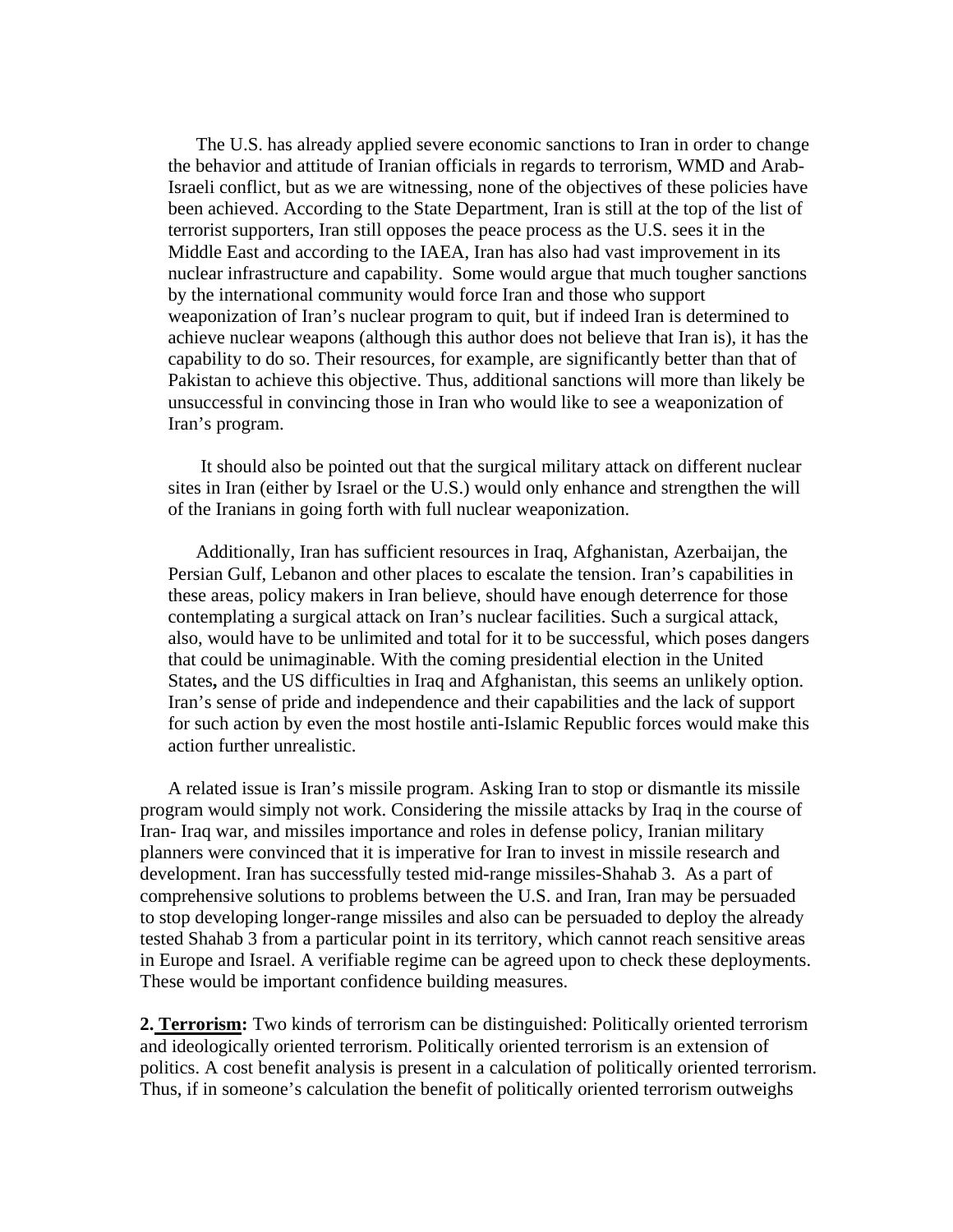the costs, the possibility of action increases. Suicide bombs in Israel can be included in this category. Hence, it is very much possible that if a "reasonable" offer is proposed to the Palestinians, suicide bombing can be stopped. It is much easier to deal with this type of terrorism than the other kind. Ideologically oriented terrorism is inherently and fundamentally a different kind of action, though the consequence of action and the outside appearance of such acts may seem the same. In this type of terrorism, the actor performs a duty regardless of consequences. Consequences are part of the calculation of those who partake in politically oriented terrorism, while in ideological terrorism consequences are secondary in importance. By performing these acts, the actor has been promised true victory no matter what the specific outcome of that event might be. Though it has been said that politically oriented terrorism is easier to deal with, ideological terrorism is more difficult particularly in fighting extremist Islamic terrorist actions.

Islamically oriented radicalism is on the rise in Islamic countries. It seems that the Muslim masses, elites, and intellegencia have come to the conclusion that the Islamist alternative to secular ideas is more promising. There is introspection in Islamic countries as to why they are behind the West in a number of important areas of social life, and they feel that their lifestyle and belief system is in danger by the imposition of sets of alien values through globalization or their Western supported governments. They believe a return to Islam, to an idealized past or an Islamically constructed utopian in the future is the solution. There is a belief that this idealism can be brought to the here and now. They are willing to fight with whatever force they deem is an impediment to the realization of their objectives. If these forces were their governments, or supporters of their governments, they would fight with them. Their commitment to this cause is not a rational cost/benefit analysis. The only way you can fight with them and deconstruct these ideological underpinnings is through an alternative reading of Islam which seems both modern and authentic. Tanks, Missiles and other state of the art military hardware are not appropriate weapons for fighting these kinds of wars. In other words there is no military solution for this kind of terrorism. In Iran, reformists' construction of Islam is the antidote to that radical construction. In fact, a successful reformist government in Iran and a reformist construction of Islam-which has already been articulated- is the best prescription to fight with the radical ideological construction of Islam. In the hearts and minds of many Muslim intellectuals and intellegencia, it is the Reformist Islam-a reading of Islam which is compatible with modernity- that appears very native, authentic, and appealing. The West like the Muslim world has an interest in seeing the victory of reformist Islam in its battle with extremists Islam.

Al Qaeda, Hezbollah, Hamas, and Palestinian Islamic Jihad: It is wrong to lump different organizations of different stripes together, and to try to prescribe the same course of action in dealing with them. Iran's relation to each one of these four organizations is different. Iran's relations with Hezbollah in Lebanon are much closer than to the others. Across the political spectrum in Iran, there is support for Hezbollah. To them, Hezbollah is not only a force which fought for an end to Israeli occupation of Lebanon, but also a representation of Shiite rights in Lebanese society. Iran is a predominantly Shiite country, which feels a strong affinity with the Lebanese Shiite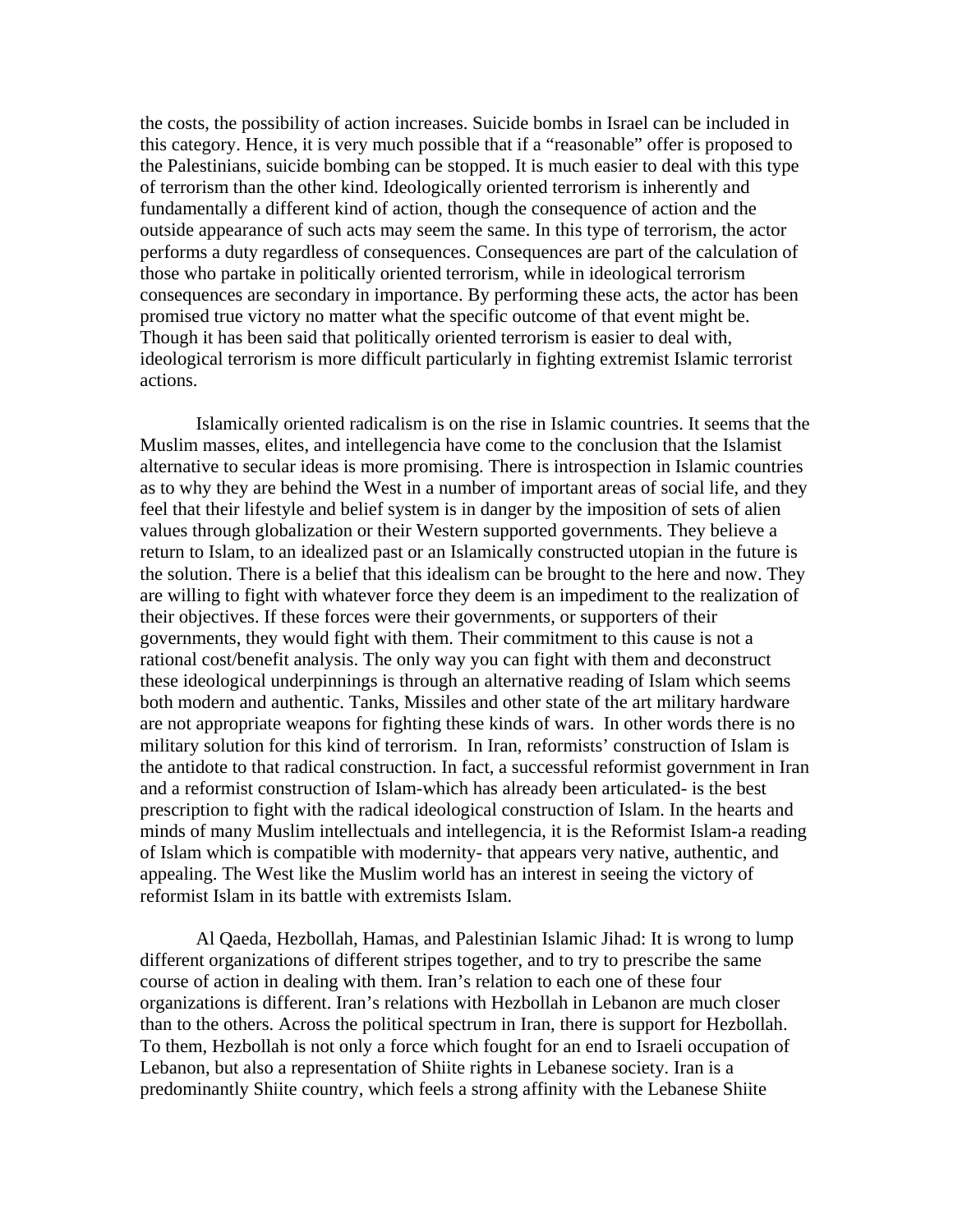community. In Hezbollah, we also find differences of opinions like we do within Iran itself. There are hardliners, conservatives, and reformers that preside within the party of Hezbollah. Thus Iranian reformers feel closer to reformers in Hezbollah, and conservatives to their counterparts in Hezbollah as well. In the eyes of the Iranian reformists and popular supporters of the reformists, there is the view that Hezbollah is not involved in acts of terrorism. If Hezbollah were to engage in more radical acts that would be easier to distinguish as acts of terrorism, the Iranian reformers would react accordingly.

There is generally support for the Palestinian cause among Iranians, but approaches vary. With regard to Hamas, there is a different type of relationship. Though conservatives and hardliners support Hamas, this support manifests itself rhetorically and psychologically. Certainly, the sympathy that exists between conservative Iranians and Hamas is weaker than that between many Arab countries and the latter group. With regard to Islamic Jihad, Iran has a slightly closer relationship (hardliners in Iran). However, Iranian reformers perceive both Islamic Jihad and Hamas as radical organizations, which hurt the Palestinian cause. For the Iranian reformers, the Palestinian Authority represents the Palestinian people. In other words, they support the PA. Iran can play a very constructive role should they be asked seriously to take a positive role in the Israeli-Palestinian conflict. They might be able to exercise some influence on various groups, for example.

With regard to Al Qaeda it should be noted firstly that Iran has never supported this group. In fact, for the past 5-6 years, they have been engaged in a proxy war with Al Qaeda and the Taliban in Afghanistan. Al Qaeda's actions are in fact considered extremism even in view of the Iranian radicals. Even before September  $11<sup>th</sup>$ , Iranian policy makers across the political spectrum condemned Al Qaeda's actions and its naive construction of Islamic ideology. Post 9/11, Iranians have continued to vehemently condemn Al Qaeda's actions. After the U.S. overthrow of the Taliban and their fight with Al Qaeda, quite a few Al Qaeda members escaped to Iran. Many of them have been arrested, some of them being sent to their countries of citizenship. Still, quite a number of them are in custody in Iran.

Since the U.S. invasion of Iraq and overthrow of Saddam however, a peculiar relationship between the U.S. and the MKO (Mujahideen Khalq Organization) has emerged. The MKO is an Iranian opposition group which has fought violently with the Iranian government since the early days of the revolution. They have killed many Iranian officials and non-officials along the way. Throughout the Iran-Iraq war, the MKO cooperated with Saddam in fighting with Iran, and also it is widely believed it was used as a suppressive apparatus by Saddam against Shiite and Kurdish forces. On the one hand, the Mujahideen has been listed as a terrorist organization on the State Department's list. However, some forces in Washington have argued that the MKO can be used as an instrument to apply pressure on the Iranian government, be a counterbalance to the Badr Brigade, collects intelligence for the US, and participates in possible acts of sabotage against Iranian interest. Iran is receiving mixed signals from Washington with regard to the status of the MKO. Sometimes, it is claimed that they have been disarmed. At the same time, there are reports that they are in a position to be rearmed if necessary. Thus,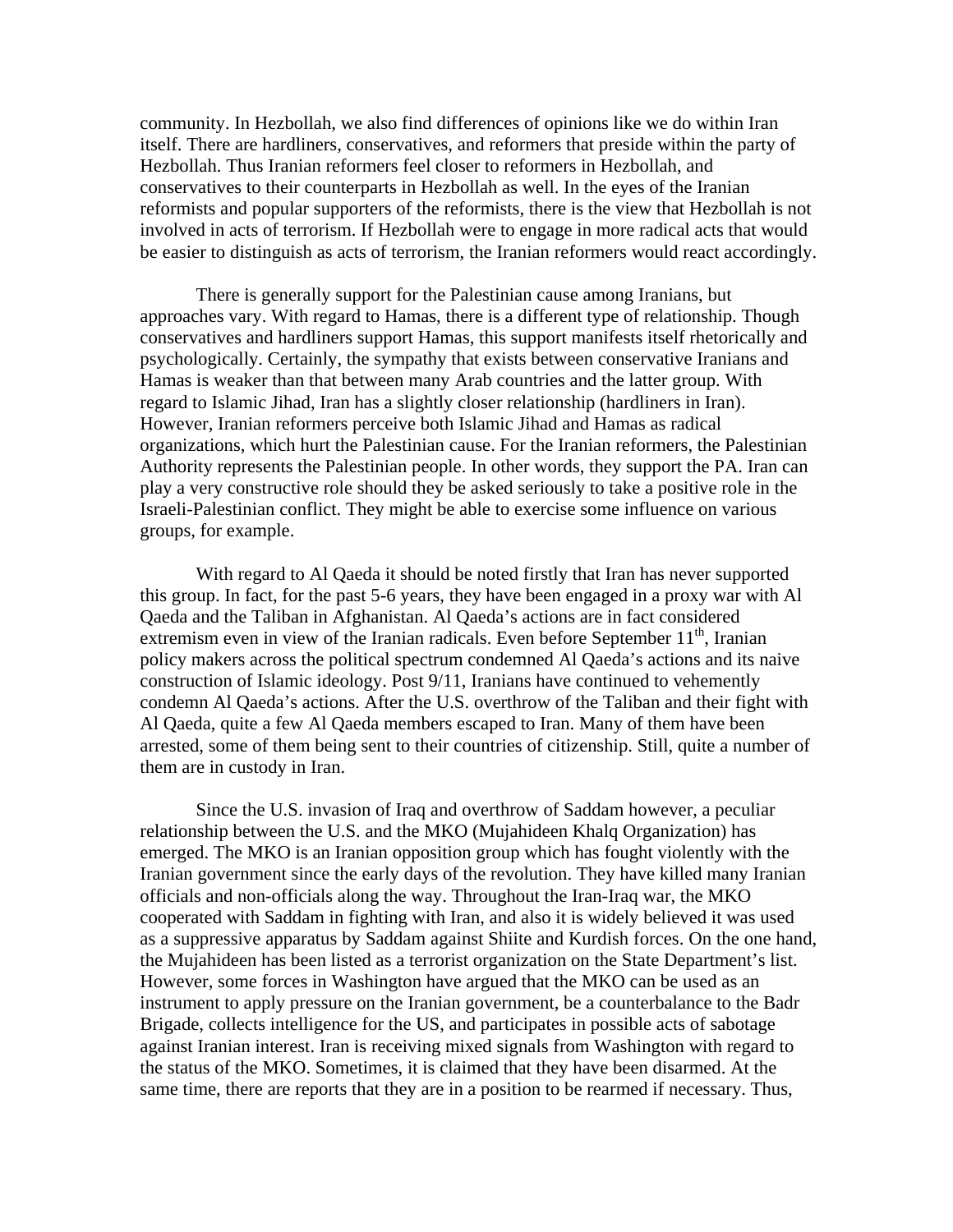the issues of Al Qaeda and the MKO are tied together in a sense. Iranians would not accept the U.S. on the one side preaching moral clarity in the fight against terrorism, while finding an interest in supporting an organization that they themselves label terrorist on the other hand.

**3. The Peace Process:** Although Iran's official position is a one state solution in Israel and Palestine, Iran has publicly announced that it is ready to accept a two state solution if the Palestinians do. Although Iranian leaders have publicly opposed the peace process and verbally attacked Israel, they have repeatedly said they would not do anything to sabotage the peace process in practice. For sure, there is a dispute in Iran with regard to dealing with this issue. A majority of Iranian reformers have already publicly announced that they support a two state solution, and they oppose extremism of both Israelis and Palestinians. These reformers have been accused by the conservatives that by making such statements they are betraying the Palestinian cause.

**4. Human Rights:** The issue of human rights is very much alive in the Iranian domestic political scene, and Iranians are debating and fighting among themselves on this issue. A number of debates have emerged reconciling human rights and Islam, which has significant impact on the Islamic World. Many individuals and institutions have been engaged in supporting human rights issues. Thus, there is an important constituency inside of Iran that demands its government respect and promotes human rights and vehemently opposes the violation of those rights by any institution. There are many different NGOs in Iran, which directly or indirectly deal with this issue. The recent reception of the Nobel Peace Prize by Iranian Shireen Ebadi, a human rights activist, has strengthened the morale of human rights supporters in Iran.

The U.S. has not been consistent in its demand for the observation of human rights in Iran. At times, it has emphasized human rights, and other times it has used it as a means for pressuring Iran. For sure, a double standard of U.S. application of human rights issues to Iran and not its allies with worse human rights records has served to politicize the issue. Support for human rights, if not used as a means to pressure Iran, can be a genuine objective of U.S. foreign policy toward Iran. The U.S. should be sensitive of domestic issues, and pay attention to debates within Iran instead of superimposing its own standards inconsistently on Iran.

If U.S. policy makers are truly interested in non-proliferation of nuclear weapons, a bold and new initiative should be adopted in dealing with Iran. The U.S. should also be supportive of the second Iranian position on nuclear issue like the Europeans, but should also address the two most important considerations of the third position. Iran should be assured of reliable source of fuel and legitimate national security concerns of Iran should be addressed. A Middle East free of nuclear weapons, and a collective security arrangement, which can include the U.S. and others, and bilateral security assurances to Iran all should be explored. In general the nuclear issue can be part of a comprehensive approach to solving Iran-U.S. problems. None of the Iranian requests are outside the bounds of the NPT. We have lost many opportunities in the past, and we have both paid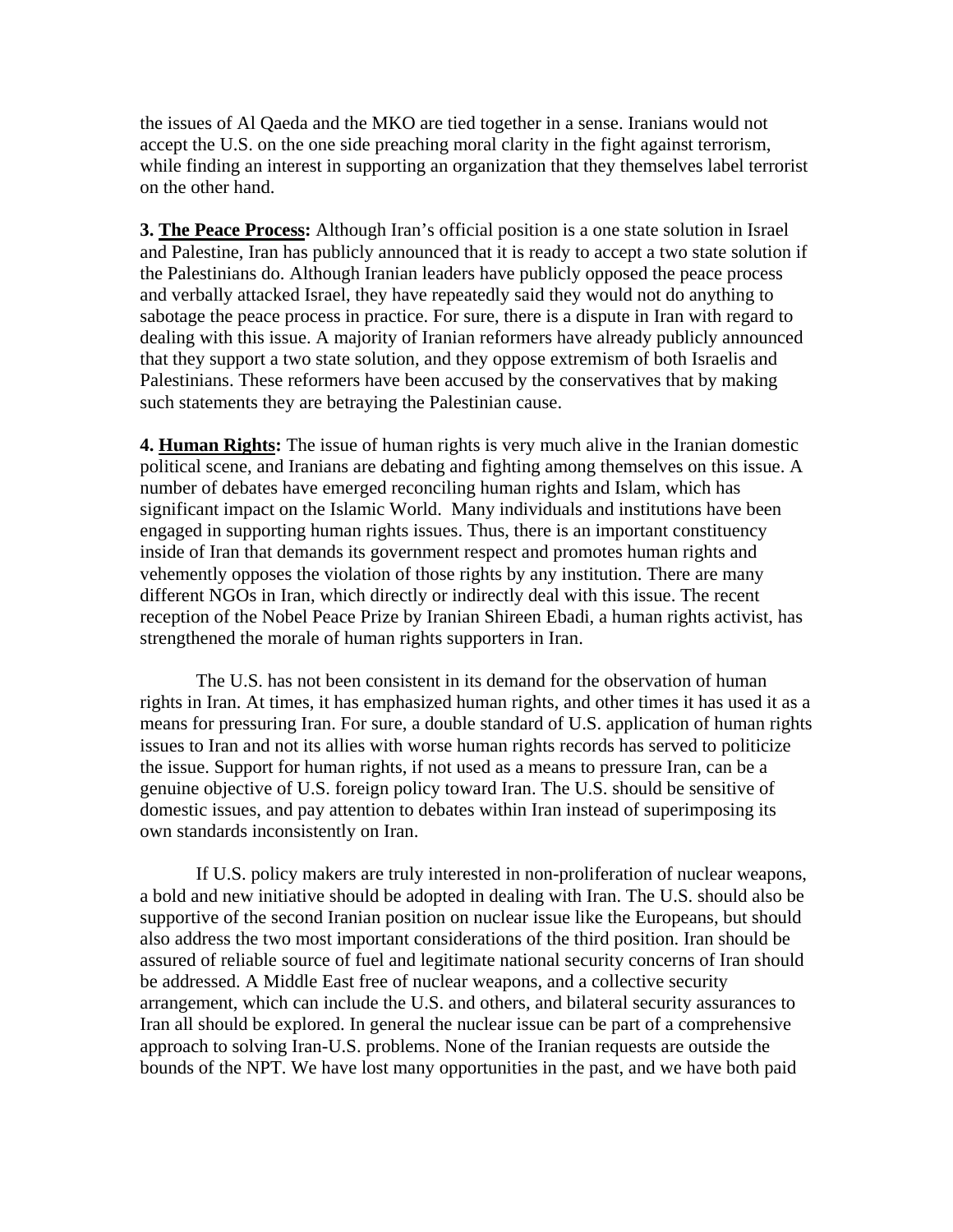the cost of these blunders. Both Iran and the U.S. have important common interests. The issues of concern to both sides should be addressed in a bold and comprehensive way.

Through engagement, and not containment or intensification of hostility, the U.S. can address its legitimate concerns and interests. This would be welcomed by Iran. In return, for cooperating with the U.S. on these points, Iran has some concerns and demands as well. The most important of these would be the recognition of its revolution and perceiving Iran as a normal state and supporting Iran's legitimate and constructive regional role. Again it should be repeated that this may seem symbolic, but it indeed plays a very important role in the minds of Iranian policy makers. As an indication of such a changed perception by U.S. policy makers, a number of major measures should be adopted by the U.S: For one, sanctions should be lifted. As it was stated before, they do not have the intended outcome anyway, but they pose a psychological barrier for Iranian policy makers. Second, U.S. should not be an impediment toward Iran's ascension to the World Trade Organization. Last week, the U.S. again prevented Iran from initiating the process of joining the WTO. Third, the unfreezing of Iranian assets is also very important. Fourth, changing rhetorical dynamics of demonization will have a major impact. And finally, a preliminary move, which will have a major positive impact in Iran especially among the public is the easing of visa restriction for family visits, academic purposes and cultural exchanges. This will not be a costly measure but its impact will be very significant. After all no Iranians were involved in 9/11 or any terrorist activity in the United States; the pouring of sympathy for the US on this tragedy in Iran was and remains constant. A collective punishment that actually has been unusually tough on Iranians who try to visit the US has been very damaging.

## **US-Iran Relations: Areas of Common Interests**

While the relations between Iran and the United States have been signified by hostility and lingering issues of concern, the two countries, ironic as it may appear, have significant common interests with considerable countervailing potential and the weight to overcome the differences and the tensions. These common interests are most significantly expressed in the desire of both countries for regional stability in the Middle East, the Caspian Basin and in Southwest Asia. A common desire which has given a new and urgent impetus in post-9/11 era and the subsequent US military intervention in the region.

**1. Afghanistan:** Iran has a long and porous border with Afghanistan, and the security and stability of Afghanistan are very important to Iran and America alike. Having a large number of Afghan refugees in Iran, having lost more than 3000 Iranians in fights with Narco-Terrorists, and the presence of cheap narcotics in Iranian streets have made Iranian policy makers determined in seeking a stronger and stable central government in Afghanistan. The United States also has an interest in a stable and secure Afghanistan because of its fight against terrorism. Narcotics are also a problem for the U.S. and more notably Europe. Rather than competing with one another, and perceiving one another as a threat which can jeopardize the entire situation in Afghanistan, it is imperative to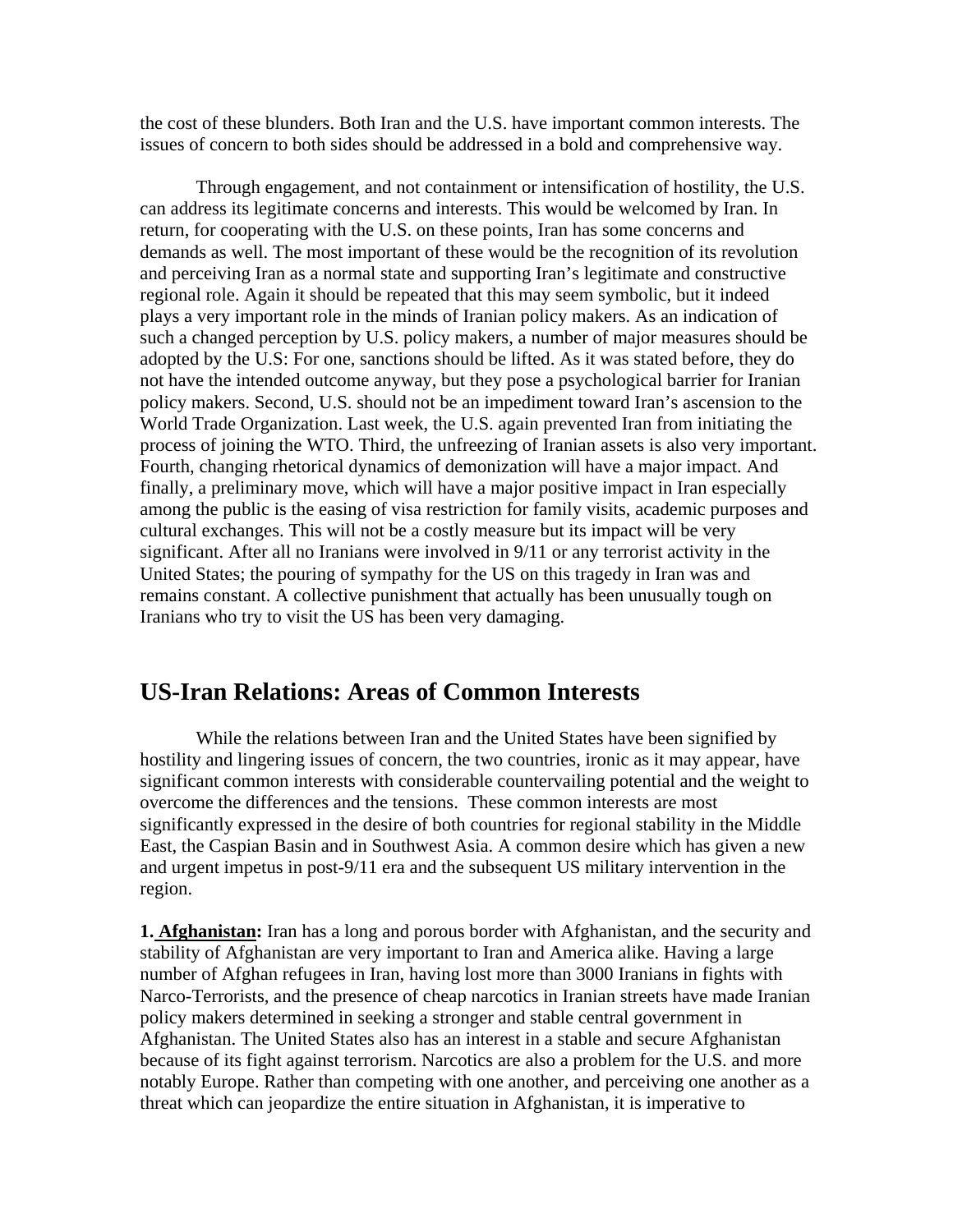cooperate for the sake of the prosperity and improvement in Afghanistan. Depending on U.S. posture toward Iran, Iran has the ability to either use its infrastructure to play a constructive role in Afghanistan or do otherwise.

**2. Azerbaijan:** With the coming to power of Ilham Aliev and his deficit of legitimacy the possibility of subsequent instability in Azerbaijan is high, yet unresolved disputes with Armenia, and a large population of Azeris in Iran, Iran has an interest in seeing a stable and prosperous Azerbaijan to its North. The U.S. also has similar interests in Azerbaijan. Both nations therefore must help ease tension between Armenia and Azerbaijan. Rather than making it a point of contention between two countries, and adopting exclusionary policies, Iran and the U.S. should cooperate and would benefit greatly from mutual respect. Any U.S. support for an Azerbaijani irredentist movement in Iran, discretely or indiscreetly, will be perceived by an overwhelming majority of Iranians as a hostile act.

**3. Pakistan:** Both Iran and the U.S. have interests in seeing a nuclear Pakistan not turn out to be a failed state. The rise of extremism in Pakistan and the multiethnic nature of Pakistani society, the prevalence poverty, and its contention with India can lead to a situation which will pose a danger to the region and to the world. Stopping narcotic traffic through Iran, maintaining secure borders, the Baluchistan minority problem, and the preservation of the rights of Shiites in Pakistan are very important issues for Iran. Included among these is the safety of Pakistan's nuclear weapons. The U.S. has an interest to see an extremist controlled and democratic Pakistan which does not place nuclear weapons in the wrong hands as well. Both the U.S. and Iran would like to see control of extremist elements within Pakistan.

**4. The Persian Gulf:** Iran and the U.S. both have an interest in the safe passage of oil in a stable and secure Persian Gulf. Stability of world energy markets through cooperation and coordination between producers and consumers is in vital interest of both countries and world community as well.

**5. Iraq:** While all major US regional concerns and preoccupations somehow involve Iran, none has the immediacy, weight and far-reaching regional, global and domestic implications of the future of Iraq. The enormity of the US stakes in Iraq needs no explanation; what is not often acknowledged or appreciated is Iran's role in Iraq's future. Beyond the US, Iran is and will be the most influential and relevant state actor in Iraq. Not only Iran's proximity, but significant though until now suppressed, historical, institutional, personal, and religious ties, in addition to Iran's knowledge of Iraq and its intricacies, underscore its significance and relevance. A hostile US –Iran relations, especially one with built-in coercive military and economic measures, will make a successful reconstruction in Iraq very difficult if not impossible. One can easily assume the same in Afghanistan.

Since Iraq is a pressing issue at this point in time, I would like to expand on it in more detail. Overthrowing the Saddam regime was the easier part of the Iraqi crisis. Establishing peace and security, winning the terrorism war and convincing the Iraqi, Arab and Muslim masses that America is not an occupying force and is not planning to plunder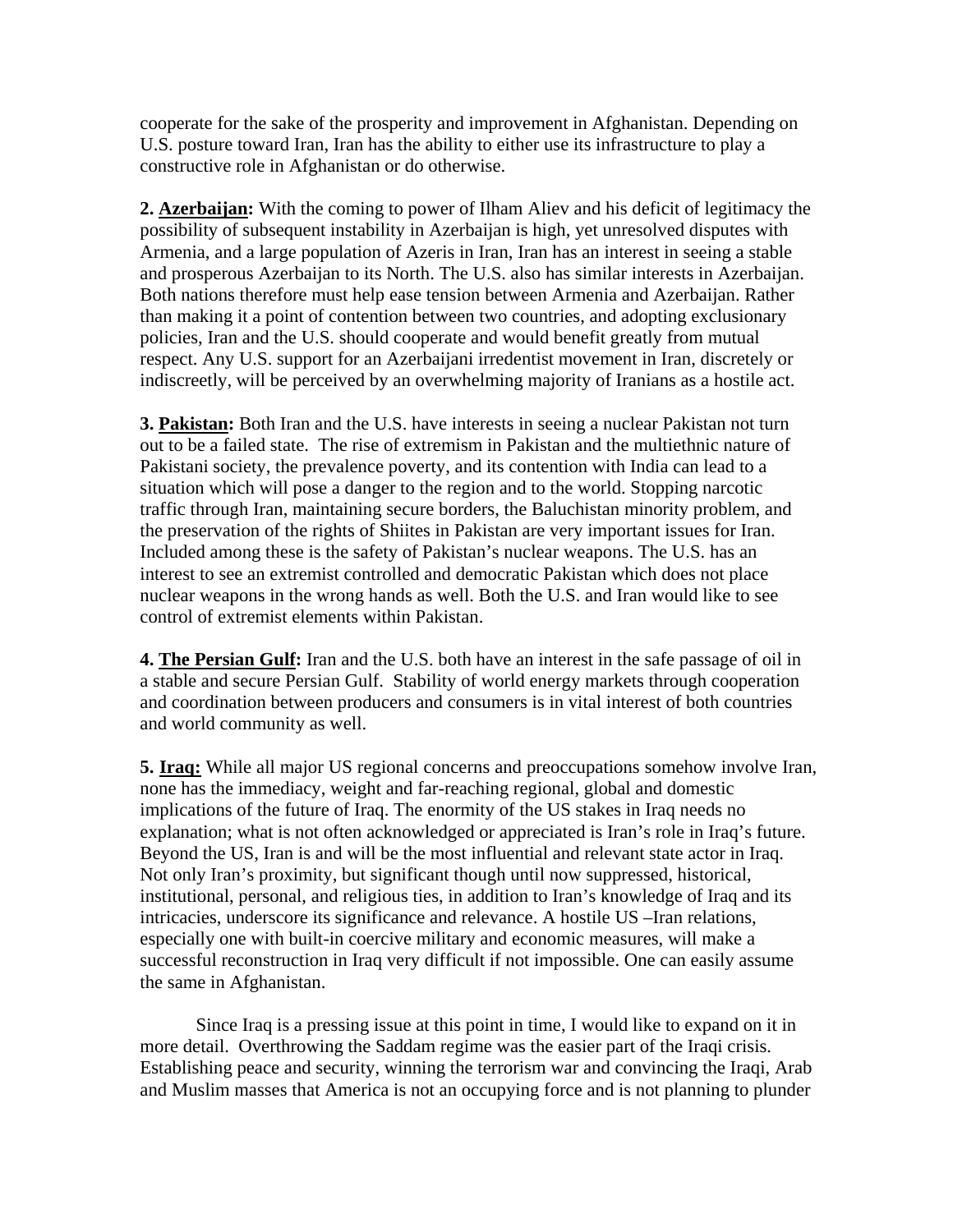Iraqi oil and wealth, and it does not have a grandiose plan for reshaping the Middle East map are much harder tasks to achieve. Radicalism in the form of terrorism and suicidal bombers will certainly increase against Americans and would be considered as few remaining options for Arab and Muslim who perceive the exercise of U.S. power very unjust and detrimental. Over the course of the last few decades, Saddam's Ba'ath party apparatus destroyed every feasible form of civil society and prevented the emergence of any autonomous associations and institutions. He ruled through terror and fear.

The resemblance with pre-revolutionary Iran is striking. The only remaining autonomous institution in 1970s Iranian society was the clerical network. Mosques were an important public space available to masses and elites for debating and adopting goals and objectives for their collective actions and designing strategies to achieve them. This is the case in today's Iraq. The Shiite clerical network, in Iraq as well as in Iran, is relatively hierarchical, with the Supreme Jurisprudent at the top, learned Ayatollahs in the middle, and the lower ranking clergy among the people in the rural areas and small towns. The pinnacle of the hierarchy expands from Qum to Najaf (the two main centers of learning in Iran and Iraq respectively) and consists of deep relationships between the clerics of the two cities. The structure, content and language of their training are almost identical. Intermarriage between them further solidifies their relationship. This establishment has influence both within Shiite villages and towns in Iran and Iraq. Even withstanding the rivalry that exists between these two centers of learning; substantial influence can be transmitted from the Qum's clergy to Iraq, and from the Najaf's clergy to Iran. Historically, this has indeed been the case. The return of a relatively large number of senior clerics who have been residing in Qum as a result of Saddam's repression, along with the Badr Brigade and other Iraqi exiles, will seriously influence the course of events in Iraq. It is reported that a number of Shiites who have returned from Iran are already in positions of governance in Iraq.

This powerful clerical network presents an organized force with the ability to set objectives, and ultimately set an agenda for society. Given the current power vacuum in Iraq, the clerics are best positioned to organize and mobilize the masses. This is the case, not only among the Shiites but also among the more religious Sunnis. Mosques are excellent resources at the disposal of the clerics' for facilitating these processes. The potential exists for a very powerful socio-political movement to be generated by this force under the slogan of: "No to occupation, yes to democracy." A review of recent events in post-war Iraq underscores the potential power of this idea. Demonstrations under this slogan are indeed becoming the most visible expressions of "homegrown" empowerment.

Iran is in the position to influence greatly the tide of events in Iraq. It can, if it chooses, complicate the situation in Iraq by fueling the anti-American mayhem, or it can play a constructive role in containing extremism. The initiative of calling for Iranian cooperation is now in the hands of the United States. Iran and the U.S. share a number of crucial interests (territorial integrity, stability, fair representation for Shiite majority and WMD disarmament) in Iraq. The current climate of U.S.-Iranian relations does not lend itself to such a bold initiative. However, with the future of Iraq and the final verdict on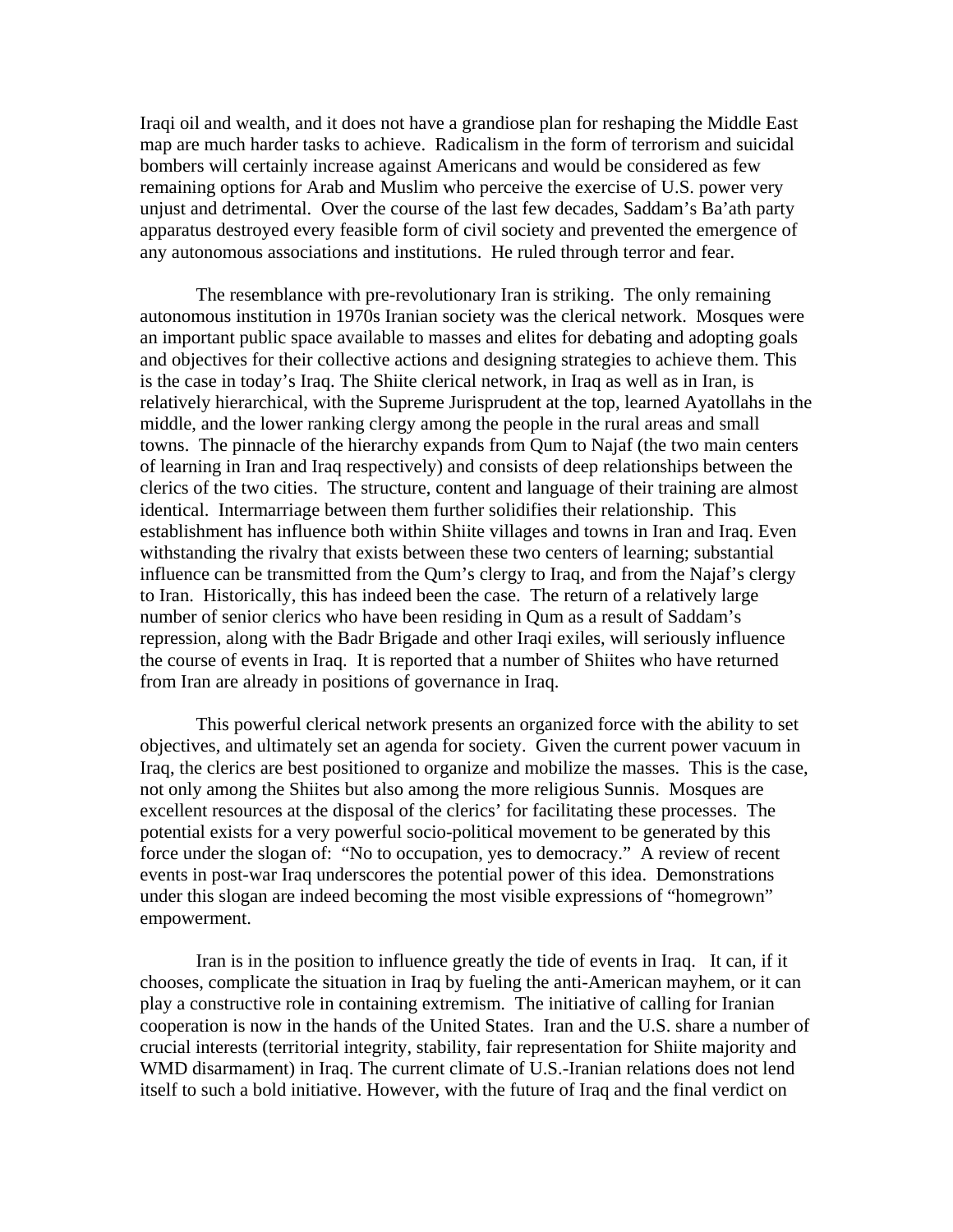the utility and legitimacy of U.S. intervention in the balance, this opportunity should be taken not only to improve relations with Tehran, but also to lay a more solid foundation to manage the ever-complex socio-religious and political fabric of the Iraqi polity and move towards a stable and prosperous Iraq.

The significance of Iran-US relations in Iraq must also be understood in the larger context of the perhaps unintended consequence of the invasion of Iraq and the overthrow of the "Sunni minority" rule and the eventual dominance of Iraq, in one form or other, benevolent and democratic as it might and should be, of Shiites in Iraq. The georeligious and geopolitical map of the Middle East will never be the same. The two most powerful Muslim states of the Persian Gulf/Middle East, Iran and Iraq, will be controlled by Shiites. While some people in Washington may argue for an American policy based on the emergence of an intra-Shi'i rivalry between Iran and Iraq, that tempting paradigm, lacks, appreciation of the transnational and translocal nature of relations between Qum and Najaf, the clergy in Iran and Iraq, and the depth of historical, personal, and blood ties between the two sides. One should not underestimate, in addition, the centrality of Najaf and Karbala for the entire edifice of Iranian worldview, emotion and identity. A closer or normalized Iran-US relationship means not only better bilateral ties, but rather a muchimproved situation in the larger social, ideological and political milieu of the Muslim world that includes millions of Shi'is spread throughout not only in Iran and Iraq, but also in Afghanistan, the volatile Indian sub-continent, Africa, Lebanon, and the rest of the Arab world including the Saudi Arabia.

Observations: Iran's Domestic and Regional Conditions, and Relations with the United States.

Several key observations could result from an overview analysis of Iran's strategic conditions, its domestic prospects and its relations with the United States; issues that have been subject of discussions in both countries and especially in the United States. Consideration of these issues will be essential in the understanding of Iran, and the contemplation over the future prospects of her relations with the United States.

 1. **Iran's Centrality and the Myth of Isolation:** Iran is the most important linkage state in the Middle East. For the reasons of its geography, its revolution and ambitions, and its peculiar and jealously guarded sense of independence and thus centrality, all issues of importance in the Middle East from the Palestinian-Israeli conflict, proliferation, terrorism, future of Iraq, stability in Afghanistan, future of relations between Islam and the West, regional political change and reform, Persian Gulf security, to access to secure energy both in the Persian Gulf and the Caspian, etc., either by default or design, run in one way or the other, through Iran. Isolation of Iran is not an option. What underscores this centrality is the significance of US-Iran relations in shaping Middle East dynamics; no other factor in the last 25 years has had a more transformative impact on this region than the Iranian revolution and the hostile nature of US-Iranian relations.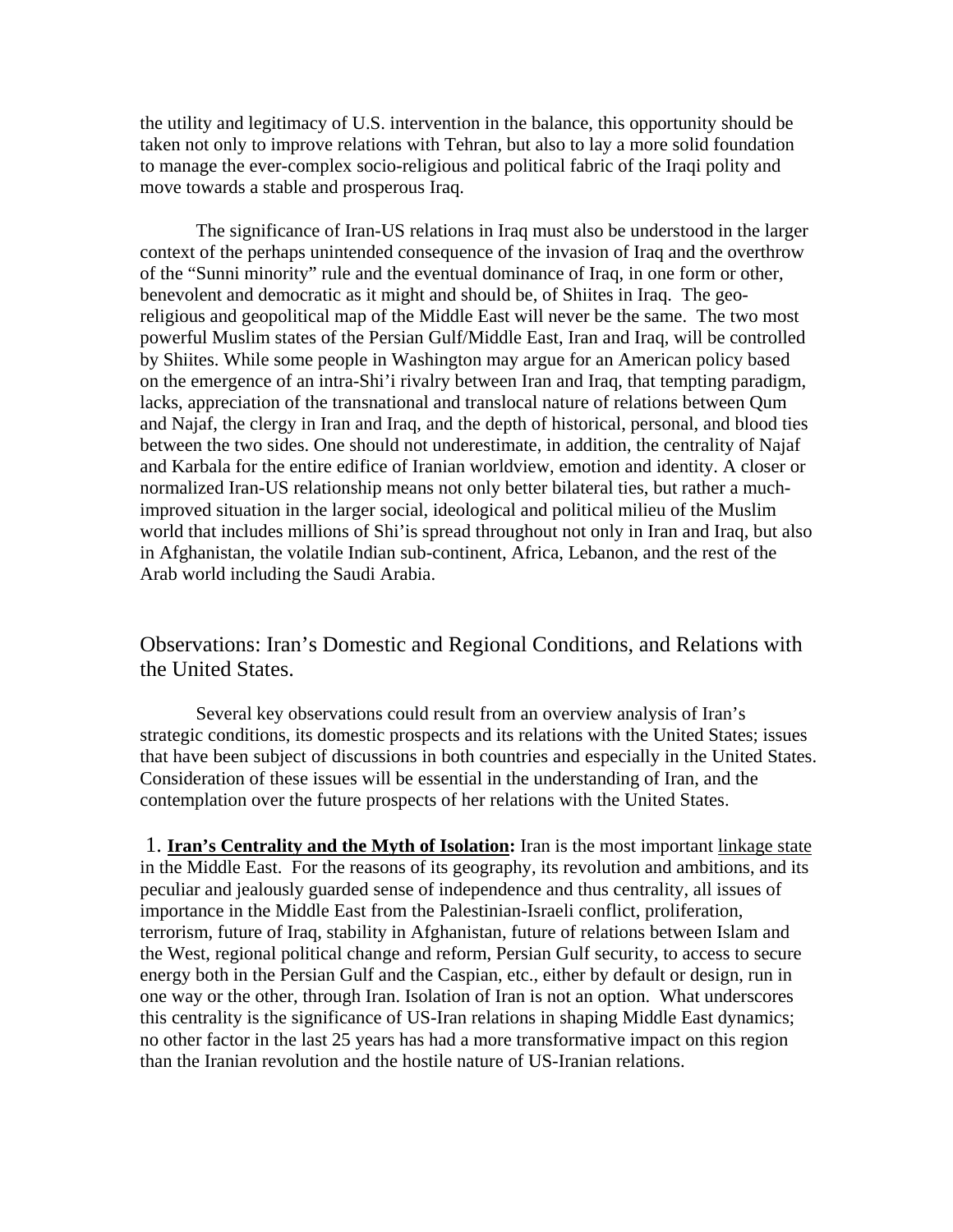**2. Iran's Loneliness and Independence:** A key characteristic of Iran's external condition is its essential strategic loneliness. Partly the result of the revolution's character and nature, and partly self inflicted, this loneliness, which was most dramatically displayed during the 8 years war with Iraq where all major regional and global powers including the United States supported the "Butcher of Baghdad" and his gas making and gas using machine, has resulted in a national and elite-shared psychology that favors self sufficiency in defense, lacks trust in the efficacy of international institutions and great power alliances, and thus emphasizes reliance on its own resources, both mental and physical for national protection and defense. While the real and opportunity cost and damages of this imposed or selected self reliance have been enormous, it has nevertheless also interjected and infused a sense of confidence, pride, ability for crisis management, and internal development of native recourses unparalleled in the region. This combination of loneliness, independence, and self-sufficiency underscores both Iran's cautious attitudes towards regional conflicts on the one hand, and its bold, and even tough style on issues of principle and national significance. You are dealing with a seasoned elite that while displaying idiosyncrasies of its own in loosing opportunities is quite capable of maneuvering in real crisis, not only with regional states, but also with great powers like the United States. Do not underestimate Iran's power; a power that is not necessarily nor primarily physical. The subjective staying power is considerable, especially in times of crisis. This is particularly all the more true as Iran, thanks partially to the United States which surgically removed Iran's enemies in Afghanistan and especially in Iraq, is currently in its most favorable geopolitical position since the revolution in 1979.

**3. The Myth of the Regime Change:** There has been a lot of talk and conversation about "regime change" in Iran especially after the President Bush's "axis of evil" speech, and more so after the victory in Iraq, in Washington**;** a conversation that has been heavily influenced by certain elements of Iranian expatriate community and some of the influential think tanks. I think, such analysis is primarily driven by politicized information, tainted and self serving opposition-supplied knowledge. The regime in Iran has many difficulties for sure, and even more serious shortcomings and flaws, many of which are in open display in peoples' daily life, thought and conversations in the country, but it is a regime firmly in control, and is not about to and will not be overthrown by a few declarations in Washington. Discussion of the domestic condition in Iran is too complex of a subject to be treated here, but a few fundamental facts are worth mentioning.

*First*, although the conservatives in Iran are a minority, they are in control of many resources. They have leadership and organization, an ideology that binds them together and commits them to the cause, control of coercive apparatus', economic and political resources, and they have social and cultural propagation means. They are also well linked with their constituency. All of these characteristics and resources make them a very potent force. Reformers, many of them the former radicals, who additionally control important resources, are also not supportive of externally engineered change in Iran

*Second,* the real, organized impetus and energy, both intellectually and politically for reform and change is generated from within the ruling elite itself, and not from outside of

.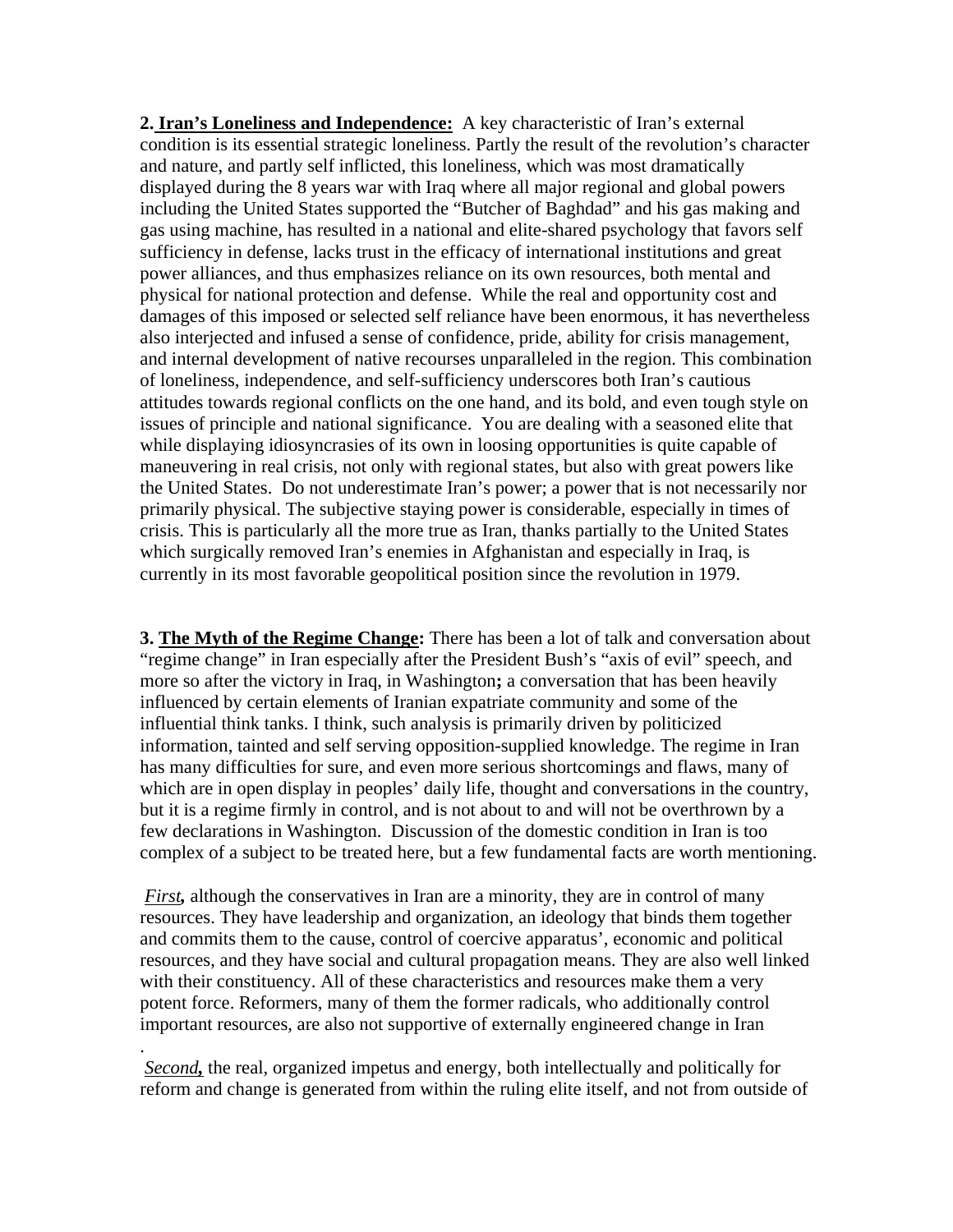the regime; notwithstanding the presence of others in the struggle for reform. There is a real, and serious ideational struggle within the regime itself over the very identity and substance of the Islamic Republic which is not subject to simplistic wishes and dictates of outsiders. The reformers are neither pro-US nor anti-US; they have a much larger and historical agenda in mind which is the establishment of democracy in Iran in harmony with its cultural and religious traditions; an experiment with far reaching ramifications not only for Iran but for the post-9/11 Muslim world in general.

*Third*, the elite, both conservatives and reformers, and the public at large are quite intense if not "paranoid" about the sense of independence and dignity of the country and thus very sensitive about outside interference and meddling, especially in the case of the United States, which has not had so bright a record with Iran in this regard. US meddling, especially attempts of few people in Washington at manufacturing "regime change" through expatriate oppositions, covert plans, etc., will weaken the reform efforts, will unify the elite and will signal a beginning of real confrontation with the United States in the region. Iranians want peaceful a change and through nonviolent means. It should be a domestically driven change, and they would like to bring change within the established framework of the Iranian polity. Any foreign induced radical change will not be well received by the population. Among a ten million-person population in Tehran, less than 10,000 people participated in last summer protests because they were largely perceived as externally inspired or manipulated. The debate on nuclear issue for example, among others, underscored also the important caveat that Iran's domestic scene does not lend itself to simplistic analysis; hundreds of the same students who protested in the Summer, and praised by the United States for their anti-regime demonstrations, strongly and openly warned against Iran's acceptance of demands beyond the IAEA additional protocols and inspection, while many of the conservatives who forcefully had denounced the students' movement , eventually lined up for the approval.

*Fourth*, while there is real frustration in Iran and outside about the pace of reform in Iran, the reality is that there have been significant and irreversible changes in Iran; frustration over unmet and justifiably high expectations should not overshadow that fact.

*Finally*, the real subjective and objective check on Iran's elite, both reformer and conservative, is the looming fear of lack of domestic legitimacy. An imperfect Republic, the pride and the asset of the regime for the last 25 years, in spite of external loneliness, however, has been that it has sufficient popular support, that it is not lonely at home. The public frustration over the unfulfilled promises of the reform movement, not the fear of US attack, is the number one worry among the ruling elite. This concern for sure is not felt universally and equally among all, but it has certainly become, in immediate years, if not months ahead, will remain, the most important preoccupation of the regime. This is not a regime, that though capable objectively, can rule for long without a sufficient sense of public legitimacy.

**4. Domestic Reward Structures and the Mutual Demonization:** To a large extent and in both countries, Iran-U.S. relations have become domestic political issues and hostage to its intricacies and dynamics. A reward structure has been established in the United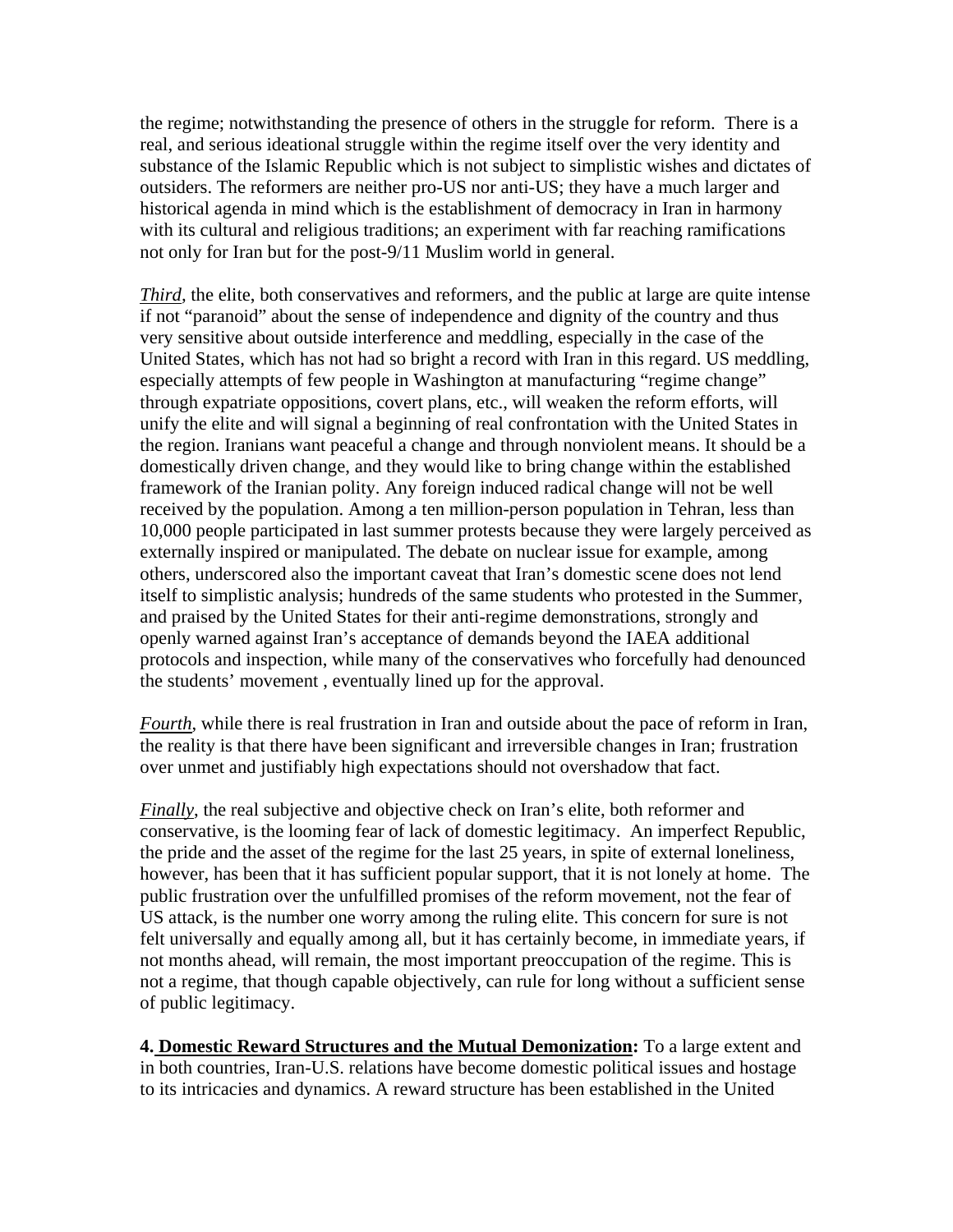States, which supports anti-Iranianism, irrespective of merit. Anti-Iranianism is cost free; yet calling for dialogue can be costly. A number of congressional bills have been introduced in the U.S., which under normal circumstances should have not been passed by Congress, but they pass with overwhelming ease. Similarly, in Iran the same reward structure exists for anti-Americanism. In Iran, those who have called for rapprochement with the U.S**.** have paid heavy price, being labeled publicly and sometimes have lost their job. The mutual language of denouncement and name-calling, while reflects the burden of historical mutual mistreatment, it has acquired a life of its own; the changing realities on the ground and real interests of both sides has little bearing on the intensity and serious damage of public denouncement and mutual demonization. Words have enormous consequences; they form perception and cultural and mental straightjackets, which impedes considerations of real and rational mutual interests. For the sake of the interests of both countries, this reward structure should be dismantled.

**5. Iran and the US: The Losers?:** The biggest losers of the 25 year old US-Iran hostility have been the Americans and the Iranians themselves. While both have scored tactical gains against each other, but one can make the argument that both have suffered strategic loses in the process. Regionally, many countries, ranging from those with secular claims of identity including Saddam Hussein's Iraq, to other Arab dictatorships in orthodox clothing, to more recently emerged post communist dictatorships in Central Asia tapped into the US-made anti-Iranian "reward structure", which in the pre-Alqaeda world also meant anti-Islamism. Distance from or hostility towards Iran/radicalism, was perceived to be the prerequisite for being in line with the US, and became the justification for policies such as domestic repression and development of alternative and harmless Sunni fanaticism; ironically one of the hidden dynamics that gave rise to Saddam's regional ambitions as champion of secularism and later under-the radar development of a regionwide Islamic extremism. In the realm of geopolitical space of great power involvement, regionally Russia seemed to be the winner, by simultaneously milking and using its relations with Washington and Tehran cross-currently against the other, having strategic partnership with both! and limiting the maneuverability of the United States and Iran. Also critical has been the emergence of Europe, the EU, as perhaps the most important player in the global position of Iran; a role which has only increased after the encounter with the United States in Iraq, and underscored by the high drama display of Europe's diplomacy last week on Iran's nuclear issue. European, Russian, and even Chinese, economic and political gains have been and would be significant, mostly at the expense of the United States and not necessarily to the benefit of Iran.

#### **Conclusion**

This is the most critical time in US-Iran relations. A quarter century of US-Iran cold war is almost over and the two countries, having exhausted all the space for proxy war between them, have now entered into a new cycle of direct proximity and relations that is qualitatively different from the past 25 years; the prospects and options are increasingly limited to either a direct confrontation, or a major reconciliation. Iran and the United States, after the US wars in Afghanistan and Iraq, are not only virtual but real